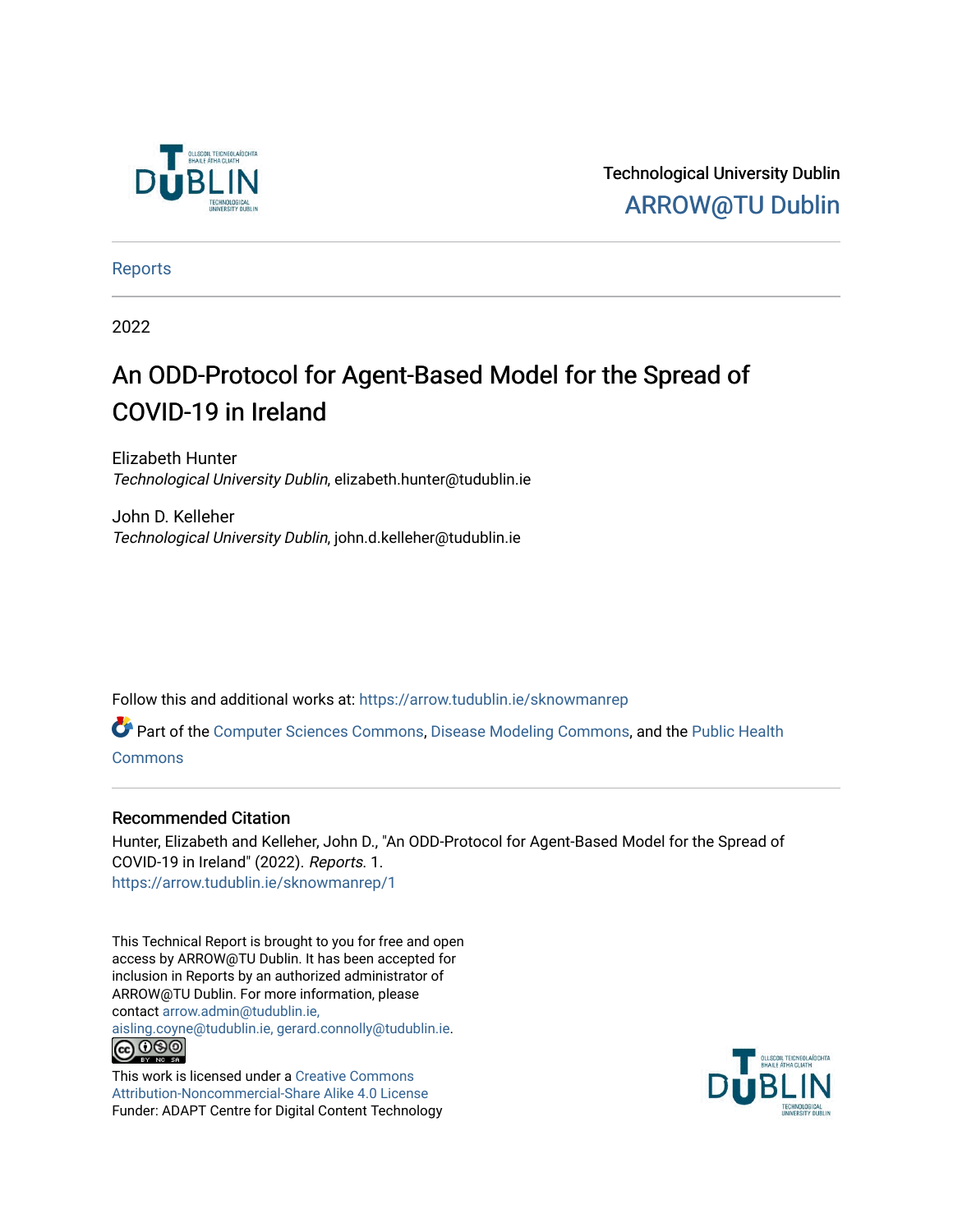# An ODD-Protocol for Agent-Based Model for the Spread of COVID-19 in Ireland

Elizabeth Hunter and John D. Kelleher

April 13, 2022

## 1 Model Description

We use the computer software Netlogo (Wilensky, 1999) to implement our model. Netlogo is an easy to use and popular environment for creating agentbased models (ABMs) (Gilbert, 2008). We chose Netlogo due to the increasing popularity of the platform with agent-based modellers and its ability as a medium to high/large scale modelling platform. It does, however, have disadvantages, one of the biggest being the speed of the program. When modelling simulations with a small number of agents Netlogo works well, however, once the number of agents gets large enough the simulation slows down.

Our model is an agent-based model for COVID-19 spread in the Irish population. An agent-based model for the spread of infectious diseases typically has four main components: disease, society, transportation and environment(Hunter et al., 2017). The disease component is structured to resemble an SEIR (susceptible, exposed, infected, and recovered) type compartmental model with the agents moving between the four state relating to infectiousness. Our society component is created to simulate a specific population using real census data to create a realistic synthetic population for Ireland, however, to save computing time we use a scaling factor so each agent represents 100 people in Ireland. The model includes transportation with agents moving between their current location and desired destination using predetermined destinations or destinations selected using a gravity model. The environmental component includes the Irish counties from the CSO that agents can move between. The model is a scaled up model of the county level agent-based model for Ireland (Hunter et al., 2020) and the town level agent-based model for Ireland (Hunter et al., 2018).

The following sections provide a detailed description of the model. We use the ODD (Overview, Design concepts, Details) protocol for our model description (Grimm et al., 2010).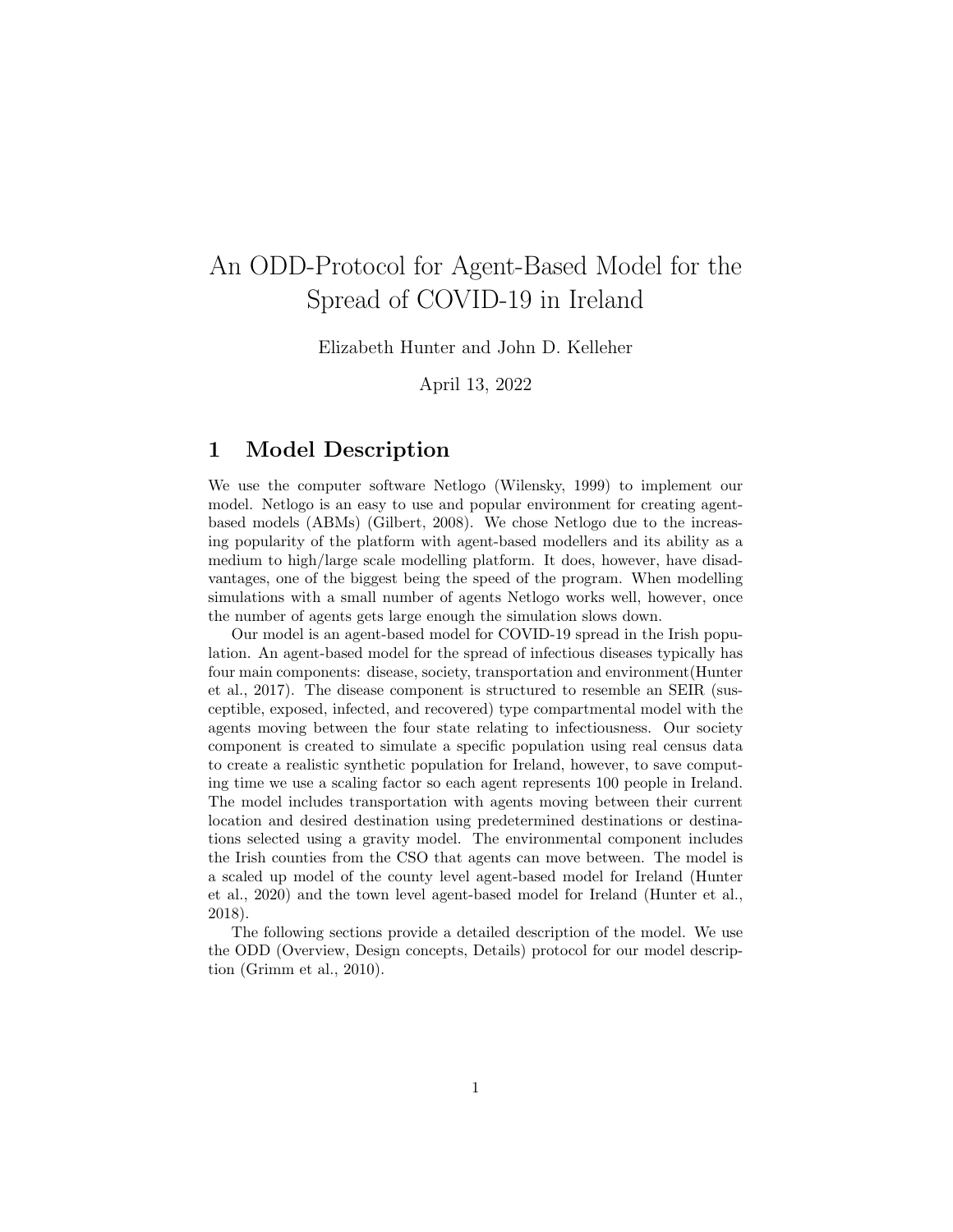## 2 Purpose

The purpose of the model is to simulate the spread of COVID-19 in Ireland with the aim of determining how different interventions strategies and different levels of agent movements affect the outbreak

## 3 Entities, state variables and scales

- Agents/Individuals: The model has one type of agent. The agents represent people in Ireland. The state variables for each agent include characteristics such as age, gender and economic status. Tables 1 - 2 shows the full list of variables for each agent.
- **Spatial Units:** Each grid cell or patch in Netlogo represents a county in Ireland. The state variables for each grid cell within the model are listed in Table 3.
- Environment: The Netlogo world is a two dimensional grid where the squares that make up the grid are referred to as patches. Patches in our model represent a county. All agents that are in a county at a given time are physically in the same location. However, agents will keep track of their location within that county. There are four possibilities for agents locations within a county: home, work, school, or the community. Who an agent comes into contact with depends on that location. For example, if an agent is at home, they know they are at home and will only come into contact with other members of their household who are also at home. Agents in the community within a county will come into contact with other agents in that county in the community but will not come into contact with all agents in the community. The probability of two agents in the community coming into contact is dependent on their shared social networks. If two agents from the same household are in the community there is a larger probability of them coming into contact then two agents who are in the same workplace or school who in turn have a larger probability of coming into contact than two agents who have no other connection. The probabilities of coming into contact with other agents are determined to match as best as possible with the POLYMOD data (Mossong et al., 2008), which measures contact patterns by age group and location for a number of countries. All agents within a county patch have access to information about the patch they are in, including the number of primary and secondary schools in the county. As well as the real world distances between the center of that county and all other counties in the model.

Environmental variables within the model include time, day of the week and week number. Each time step in the model represents two hours in a day. Seven days will make up one week. The first week in the year is considered week 1. Weeks are tracked to take into account summer vacation for students. Agents determine where they are moving based on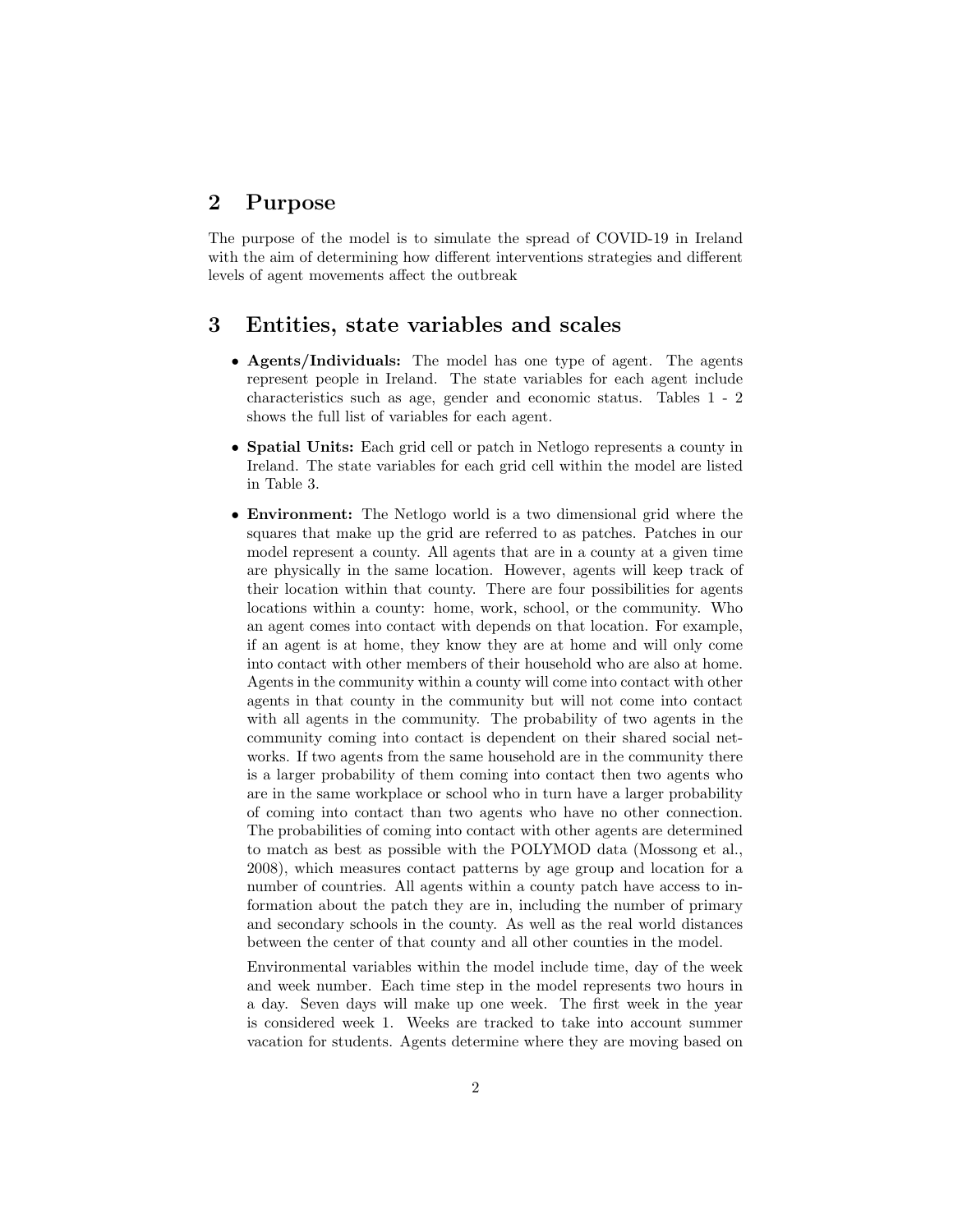the time. The model is affected by the day of the week, as agents will act differently on a weekend versus a weekday. The week number also affects the model; students will not attend school in the summer and will treat everyday as a weekend.

# 4 Process overview and scheduling

The model proceeds in discrete time steps that each represent two hours. The model runs until there are no longer any agents who are exposed or infected. Using the language to describe an agent-based model from the ODD protocol(Grimm et al., 2010), an ABM can be broken down into a number of submodels. In other programming languages or programming tasks these submodels might be considered a function and are run in a specified order each time step. In this ABM every time step the following submodels are run: clock, vaccinate schedule, lockdown move or move depending on the lockdown status of the country, infect, recover, isolate contacttrace, update-global-variables, find-R. Submodels are described in Section 8.

# 5 Design Concepts

• Basic Principles: We base the infection part of the model on an SEIR (susceptible, exposed, infected and recovered). It is a model that is widely used within infectious disease modelling. The idea is that when a susceptible agent come into contact with an infected agent there is a certain probability that the agent will become exposed to the disease. This probability is determined using the  $R_0$  for the disease.  $R_0$  is the basic reproductive number and is defined as the expected number of individuals infected by one infectious individual in a completely susceptible population. It can be broken down into three components, number of contacts per unit time  $(c)$ , the transmission probability per contact  $(p)$  and the duration of the infectiousness  $(d)$ . The relationship can be seen in Equation 1 (Thomas & Weber, 2001).

$$
p = \frac{R_0}{cd} \tag{1}
$$

Of the four variables in the equation,  $R_0$ , c, p, and d, three are known or can be estimated from our model, allowing us to determine the value for  $p$ .

Agents will come into contact with other agents based on how they move through the environment and in the case when a contact results in an agent becoming exposed the agent will then progress from exposed to infected and finally to recovered. The transitions between states is determined by the natural history of COVID-19. As we are modelling COVID-19 we know that people who are infected become infectious prior to developing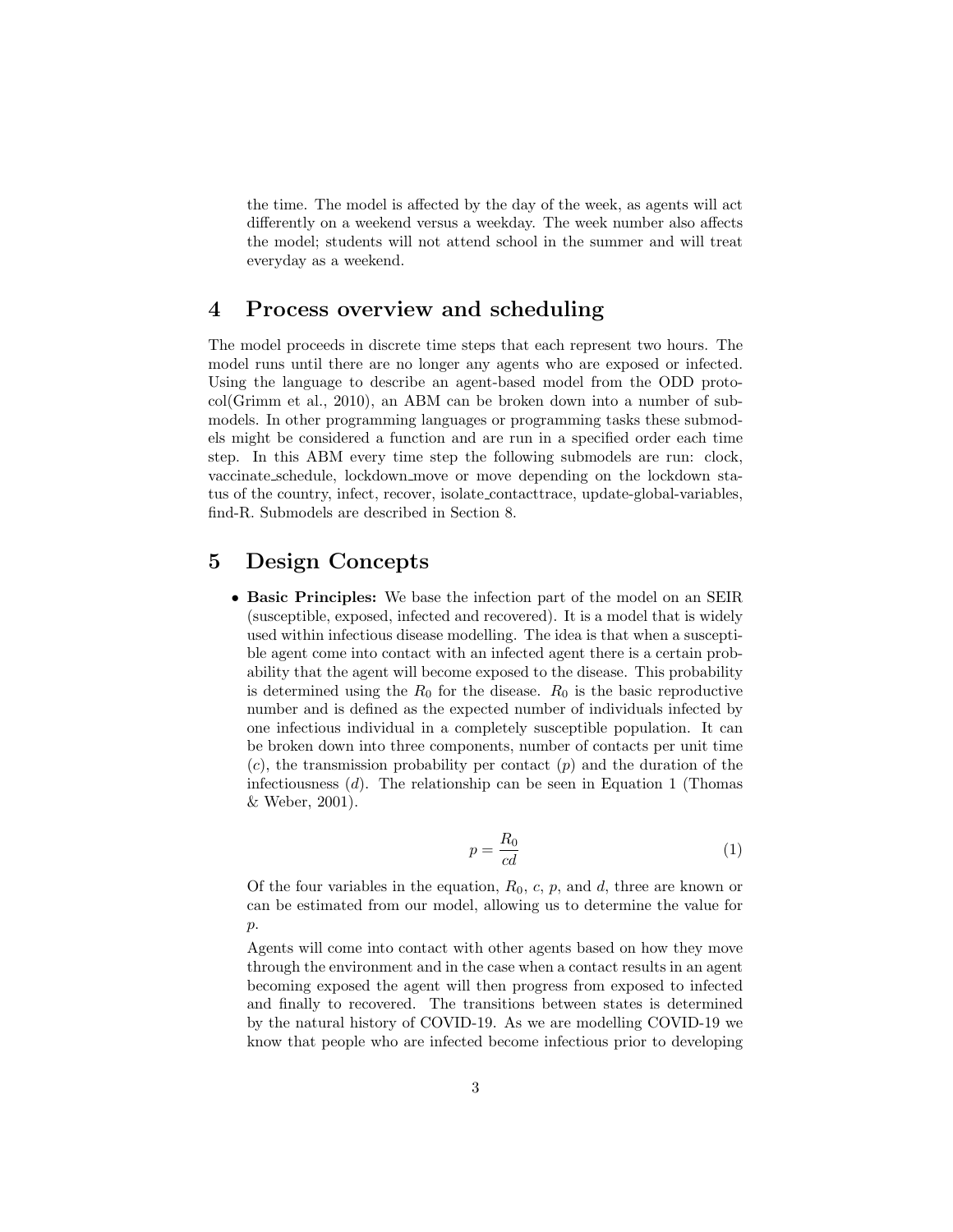symptoms thus we include a presymptomatic period for agents that occurs a given number of days before developing symptoms. Additionally, there are a number of subtypes of infected agents who are infectious. The agents can be asymptomatic, isolating, not isolating, waiting for a test or tested.

The model uses a gravity model to determine agent movements. Agents movements that are not predetermined (moving to home, school or work at given times) are determined based on an inverse relationship with the distance to the location and proportionally to the population density of the location. Agents are pulled to locations where there are already a lot of other agents and pushed away from locations that are far away. During weekends and summer holidays agents who are students move using the gravity model.

To scale the model up to a model for the entire Irish population we use a scaling factor. The scaling factor assumes that we can equate 100 similar people in the population to one agent. The scaling factor is further discussed in Section 6.1.

- Emergence: The emerging result from the model is the course that the infection takes. Based on the type of agent that is initially infectious, the other agents that come into contact with the infectious agent and how long the contact lasts, patterns can emerge for how an outbreak will spread. For example, if a student is infected compared with an unemployed agent, the student will likely come into contact with more susceptible agents every day it attends school leading to a larger outbreak. Agents decisions to stay home when sick can also have a major effect on how the outbreak occurs.
- Adaptation: Agents reproduce observed behaviors based on a set of rules given to them. For example, on weekends agents will move from one location to another a certain percentage of the time. If an agent becomes sick they will adapt their behavior in that they can decide to go about their day as normal or to stay home. Agents can also adapt their behaviour based on their vaccination status. With vaccinated agents more likely to be in the community mixing with other agents.
- Sensing: As they move through the environment, agents will sense if there are agents within their networks in the same area who they may come into contact with. Additionally, infected agents will sense if other agents that are close to them are susceptible so that they can potentially infect them.
- Interaction: The model assumes direct interaction between agents. If two agents occupy the same space (both agents are on the same Netlogo patch) they may be in contact with each other. If an agent comes into contact with another agent is determined by their location in the county (home, work, school or community) and if the other agent is in their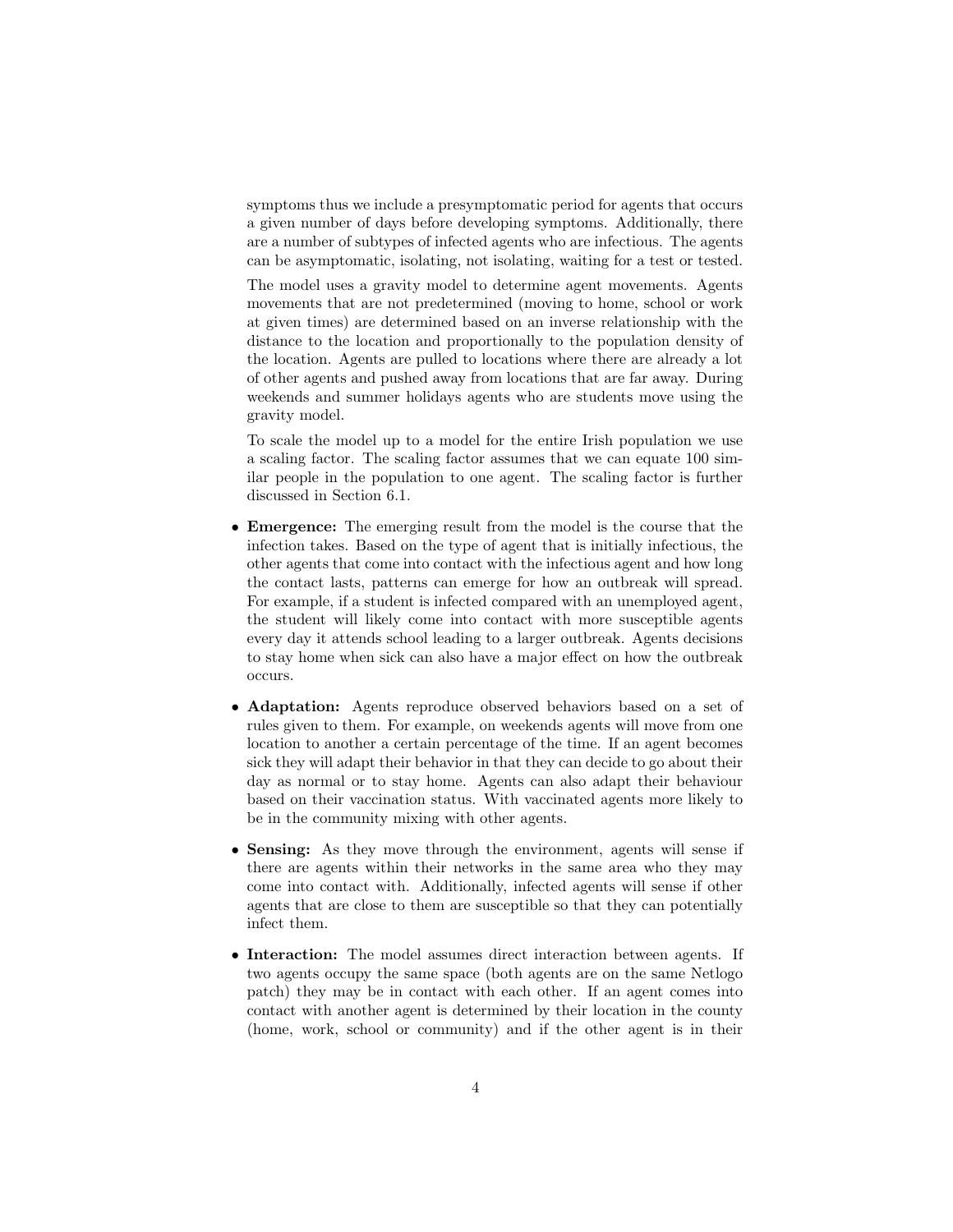network. An interaction may lead to the infection of an agent if one is susceptible and one is infected.

• Stochasticity: Agent movements in the model are partially random. Weekend movement for all agents, summer movement for students and everyday movements for unemployed, stay at home, retired, and sick and disabled agents as well as everyday movements for agents who are not essential workers and are in lockdown are all determined stochastically. Agents will stay where they are  $x\%$  of the time and  $(1-x)\%$  of the time they will move to a selected location selected using a gravity model.

Additionally stochasticity in the model is seen in the spread of the infectious disease through the population. When an infectious agent comes into contact with a susceptible agent there is a certain probability that determines if the susceptible agent will become exposed. Once exposed the length of time that an agent will remain exposed before becoming infectious is determined by a probability distribution. Similarly the length of time an agent stays infectious is determined by a probability distribution.

• Observation: Every run of the model, data is collected on the number of agents who are newly infected that day, susceptible, exposed, infected and recovered at each time step. Additionally we collect the effective R value, the number of agents who are infected and infected with each variant, the number of agents who are infected and were infected in different locations (home, work, school and the community). The number of agents infected by 10 year age bands. The number of agents who are vaccinated, the number of agents who are vaccinated and are infected and the number of agents who are vaccinated and infected with each variant and the number of agents who are infected in each county.

# 6 Initialization

There are two steps to the initialization process, the first is creating the agents and the world and is only done once. After it is run once, the world in Netlogo is saved and is reloaded in for each run. The second initialization process involves loading in the saved world, setting global model parameters and setting initial conditions.

#### 6.1 Scaling Factor

In order to simulate the spread of COVID-19 through the entire population of Ireland we use a scaling factor to map the agent population to the Irish population in order to reduce the amount of computing time and memory required to run the model. The scaling factor reduces the number of agents in the model. We use a factor of 100 so that every 1 agent in the model represents 100 people in Ireland. Tests of the scaling factor show that if the number of infected and exposed agents in the scenario being modeled is at least one order of magnitude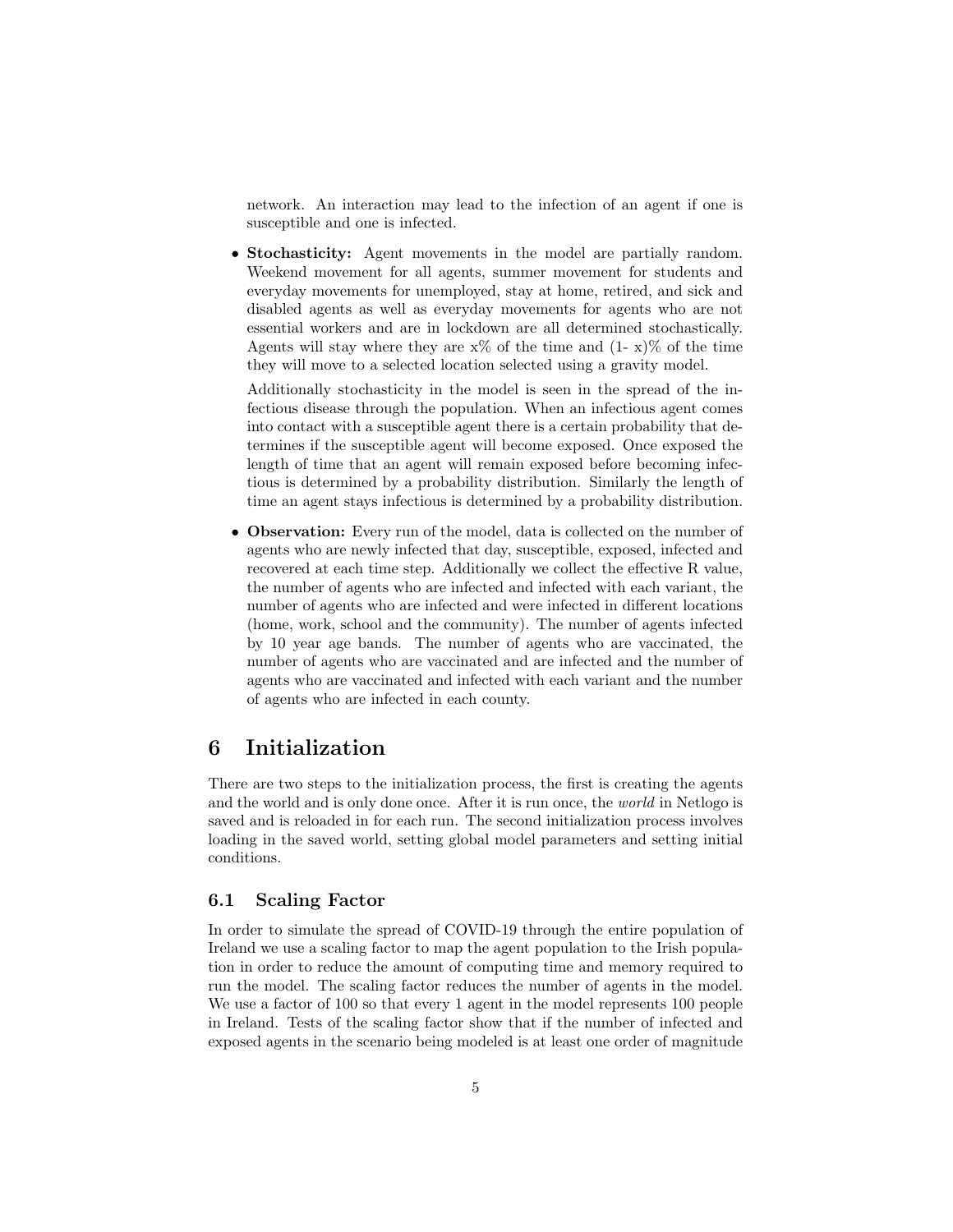greater than the scaling factor then the model produces results similar to a non scaled model.

## 6.2 Creating the World

The steps for creating the world in Netlogo are as follows. The model is setup using data sets from the Irish Central Statistics Office (CSO). We use county level data. Agents are added to the county based on the closest census data to the year being modelled. Census data is produced every five years with the two most recent data set from 2016 census. The number of agents in the simulation will be approximately the number of people living in Ireland divided by 100. The following steps are used in populating the model with agents and are performed for each individual small area:

- Each household is assigned a type (single, couple, couple plus others, couple with children, couple with children plus others, single parent, single parent plus others, or other) and a family id that links all agents in the same household.
- Adults are added into each household. One agent is added to households with types single, single parent, and other. Two agents are added to the households with type couple.
- Adults in each household are assigned a sex and age based on a probability distribution determined from the CSO census age, sex tables for the relevant county.
	- The age categories provided by the CSO are by year until 19 after which ages are reported in ranges of five years, for example ages 20- 24 or ages 60-64, and then anyone over 85 is combined into one age bracket. To have all ages represented in our model in each age bracket we randomly assign individuals one of the five ages represented in that bracket.
	- Couples are assigned opposite genders and ages within 10 years of each other.
- If a household type includes children a probability distribution determined from the relevant census data is used to determine if all children in the house are under 15, over 15, or both over and under 15.
- Data from the family units with children by size and age of children table is used to determine the probability that each household with type child has 1, 2, 3, 4 or 5 children in the household.
- Children are added into each household.
- Children are assigned a sex and age based on a probability distribution extracted from the relevant census data and the type of children the household is assigned to (under 15, over 15 or both under and over 15).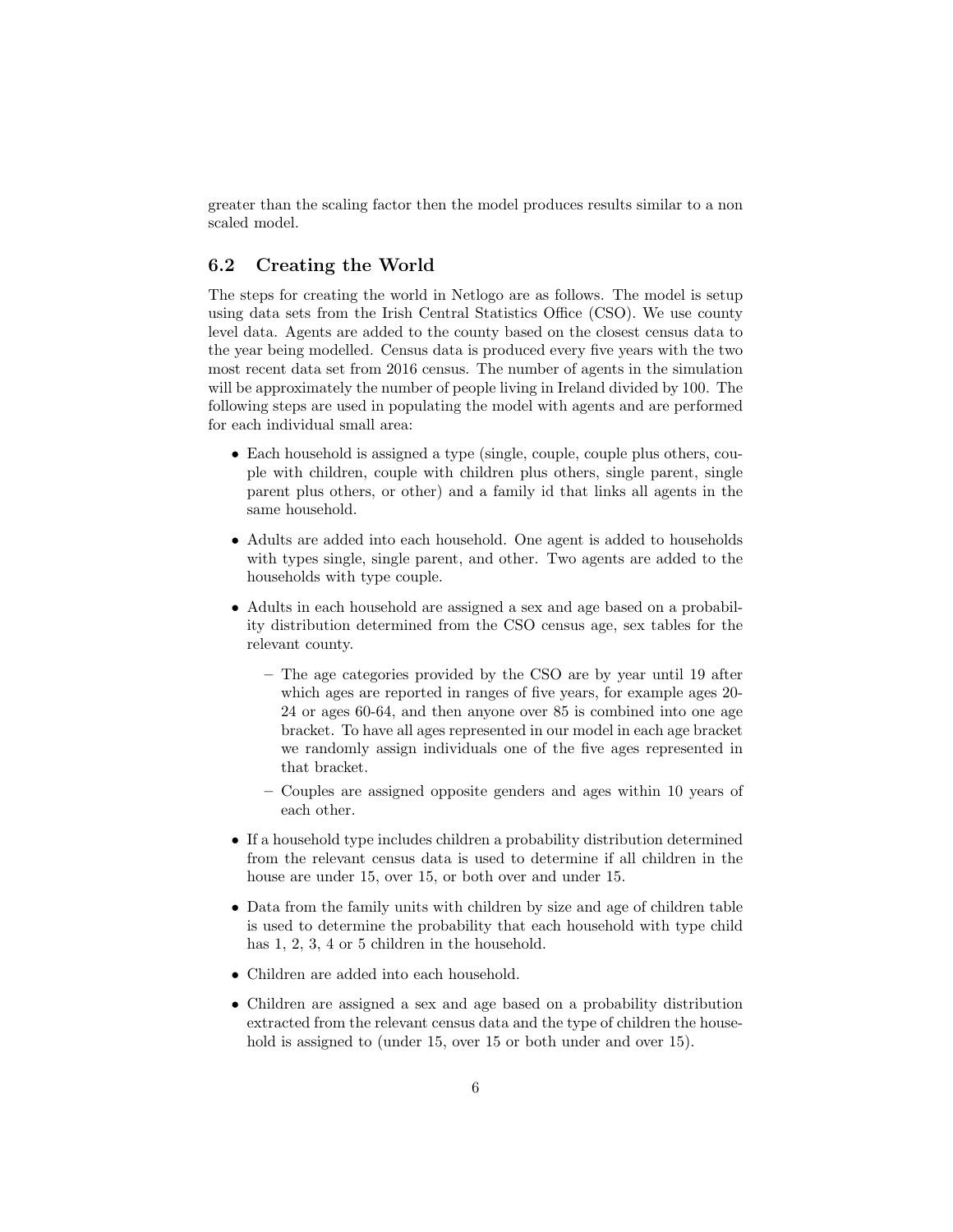- If the total number of agents populating a county is not equal to the total number of agents who should be in the area based on the scaled down CSO data, additional agents are added and randomly assigned to households of types couple plus others, couple with children plus others, single parent plus others, or other.
- All agents are assigned an economic status based on CSO data.
	- Agents over 65 are assigned to retired.
	- Agents between the ages of 5 and 14 are assigned to student.
	- Agents between the ages of 15 and 18 are first assigned to student. If there are more agents aged 15 to 18 in the county than the number of students in the same age categories then the agents are assigned to looking for first job. If there are still more agents aged 15 to 18 they are then assigned an economic status of work, unemployed or sick/disabled following the distribution for these categories for the relevant county.
	- Adult agents under 65 are assigned to work, looking for first job, unemployed, sick/disabled, or stay at home following the distribution for these categories for the relevant county. Agents are only assigned to stay at home if they are part of a couple.
	- Agents under the age of 5 are assigned to student if they have no stay at home parent. If they have a stay at home parent then a probability determines if the agent will be assigned to student.
- Agents with an economic status of work are assigned to a workplace based on commuting data. The data is used to determine the probability that an agent in a given electoral division (CSO area one step above small areas) will commute to any other county.
- Agents aged 13 and up with an economic status of student are assigned to a secondary school based on a distance function. The closer the secondary school to the student the greater the probability the student will attend the school.
- Agents aged 4 to 12 with an economic status of student are assigned to a primary school based on a distance function. The closer the primary school to the student the greater the probability they student will attend the school.
- Agents aged 3 and below with an economic status of student are assigned to a pre-school closest to their home patch.
- When all agents in the region are assigned a workplace or school, social networks are created.
	- Agents create a family network with all other agents in their household.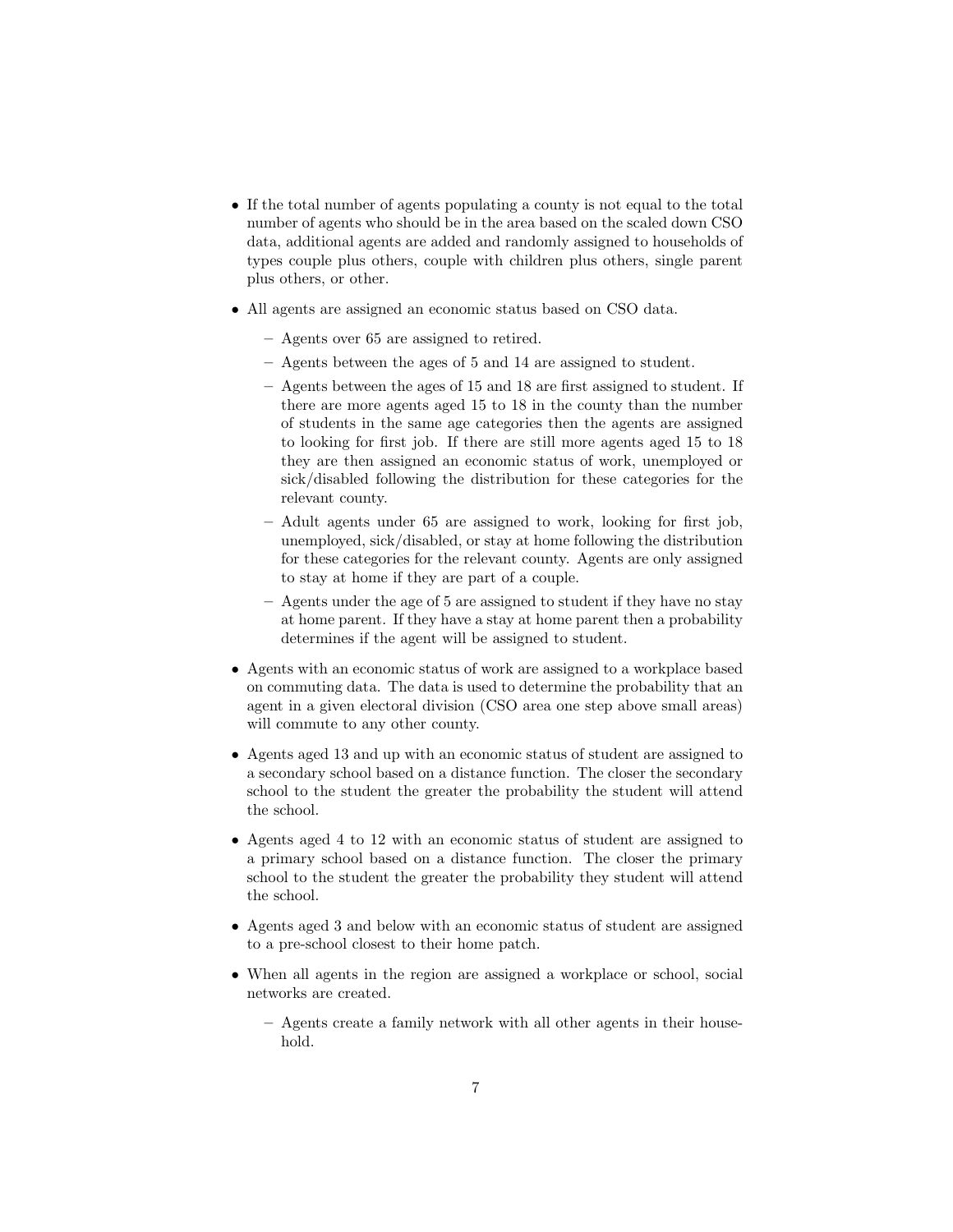- Agents create a work network with all other agents that work in the same workplace.
- Students create a school network with all other agents in their school and a class network with other agents in the school who are the same age as them.
- Students create a small school network which is a smaller class network made of only agents their own age. The size of this small school network is determined from a global parameter.
- Extended family networks are created so that to help capture the spread of the virus between children and grandparent carers. The number of agents over 69 who take care of grandchildren is input into the model. This number of agents then set the variable grandparent care to true and determine the number of hours that they care for grandchildren each week. These agents are then matched with households in their county who have at least one child under the age of 15. All agents in both households are assigned to an extended family network.

### 6.3 Setting Global Parameters

There are a number of global parameters that need to be defined before the model is run. These parameters are determined from a number of different sources or can be changed to investigate the affect changing the parameter has on the model output. Table 4 shows the parameters, their explanation, examples of values for the parameters and sources for the parameter values.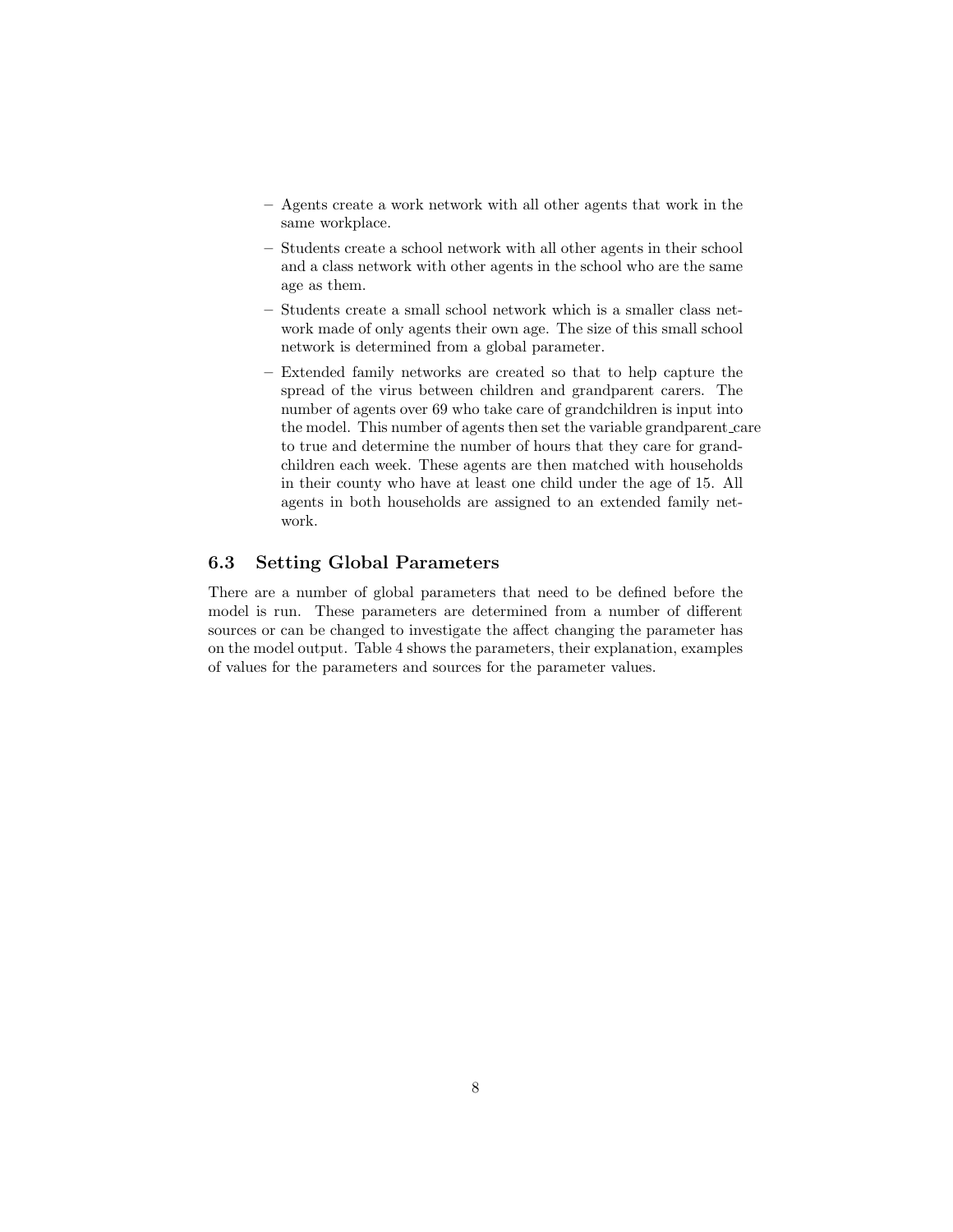| State Variables        | Description                                                         |
|------------------------|---------------------------------------------------------------------|
| Who                    | Unique Agent Id                                                     |
| Age                    | 0 - 95                                                              |
| Sex                    | Male, Female                                                        |
| Familyid               | Connects family members                                             |
| Extendedfamily_id      | Connects extended family members                                    |
| Small_area             | Region of town agent lives in                                       |
| Adult?                 | Is the agent an adult. True/False                                   |
| Home_patch             | The Netlogo patch where the agent's home is located                 |
| Infant                 | Is the child an infant. True/False                                  |
| Econ_stat              | Economic Status of the agent. Work, Student, Retired,               |
|                        | Unemployed, Looking for First Job, Stay-at-home, Sick/Disabled      |
| Work-patch             | Coordinates of the agent's workplace                                |
| Workplace              | ID of workplace                                                     |
| Essential              | Is the agent an essential worker or working during lockdown         |
| School                 | ID of school agent attends                                          |
| Family_network         | Other agents in the agent's family                                  |
| extendedfamily_network | Other agents in the agent's extended family (grandparents)          |
| Work_network           | Other agents in the agent's workplace                               |
| Class_network          | Other agents in the agent's school who are                          |
|                        | the same age                                                        |
| School_network         | Other agents of any age in the agent's school                       |
| School_small_network   | A small number of agents in the agents class network                |
| Small_network          | Variable used to create school small network                        |
| grandparent_care       | Does the agent take pat in grandparent care                         |
| grandparent_care_hours | Care hours assigned to the agent                                    |
| grandparent_day        | Number of days the agent takes care of grandchildren                |
| Location               | Where is the agent in the small area                                |
|                        | Community, Work, School,                                            |
|                        | Home                                                                |
| Sick?                  | Is the agent sick? True/False                                       |
| Immune?                | Is the agent immune? True/False                                     |
| Exposed?               | Is the agent exposed? True/False                                    |
| Infectious?            | Is the agent infectious                                             |
| Isolate?               | is the agent isolating                                              |
| Nisolate?              | Is the agent not isolating even though sick                         |
| Tested?                | Has the agent been tested positive?                                 |
| Asymptomatic?          | Is the agent asymptomatic?                                          |
| Presymptomatic         | Is the agent presymptomatic?                                        |
| Vaccinated             | Is the agent vaccianted? True/False                                 |
| Variant                | What variant is the agent infected with alpha/delta                 |
| Individual_infectivity | Base infectivity plus any modifiers to an agents infectivity        |
|                        | (variant, asymptomatic, vaccianted etc)                             |
| Individual_movement    | Modifier for an individual agent's movement. Are they more          |
|                        | or less likely to stay home                                         |
| Complication           | Will the agent have severe case                                     |
| Home_sick              | Likelihood that an agent will stay home when infected.              |
| Asymptomatic_delta     | Is the agent immune to symptomatic infection from the delta variant |
| Asymptomatic_alpha     | Is the agent immune to symptomatic infection from the alpha variant |
| Immunity_alpha         | Is the agent completely immune to alpha variant                     |
| Immunity_delta         | Is the agent completely immune to the delta variant                 |
| Days_sick              | Number of days the agent has been sick                              |
| Days_exposed           | Number of days the agent has been exposed                           |
| Days_presymp           | The days until an agent is presymptomatic                           |
| Tick_exposed           | The time the agent was first exposed                                |
| Ticks_exposed          | The length of time the agent has been exposed                       |
| Tick_sick              | The time the agent first moved from exposed to sick                 |

Table 1: State Variables for agents model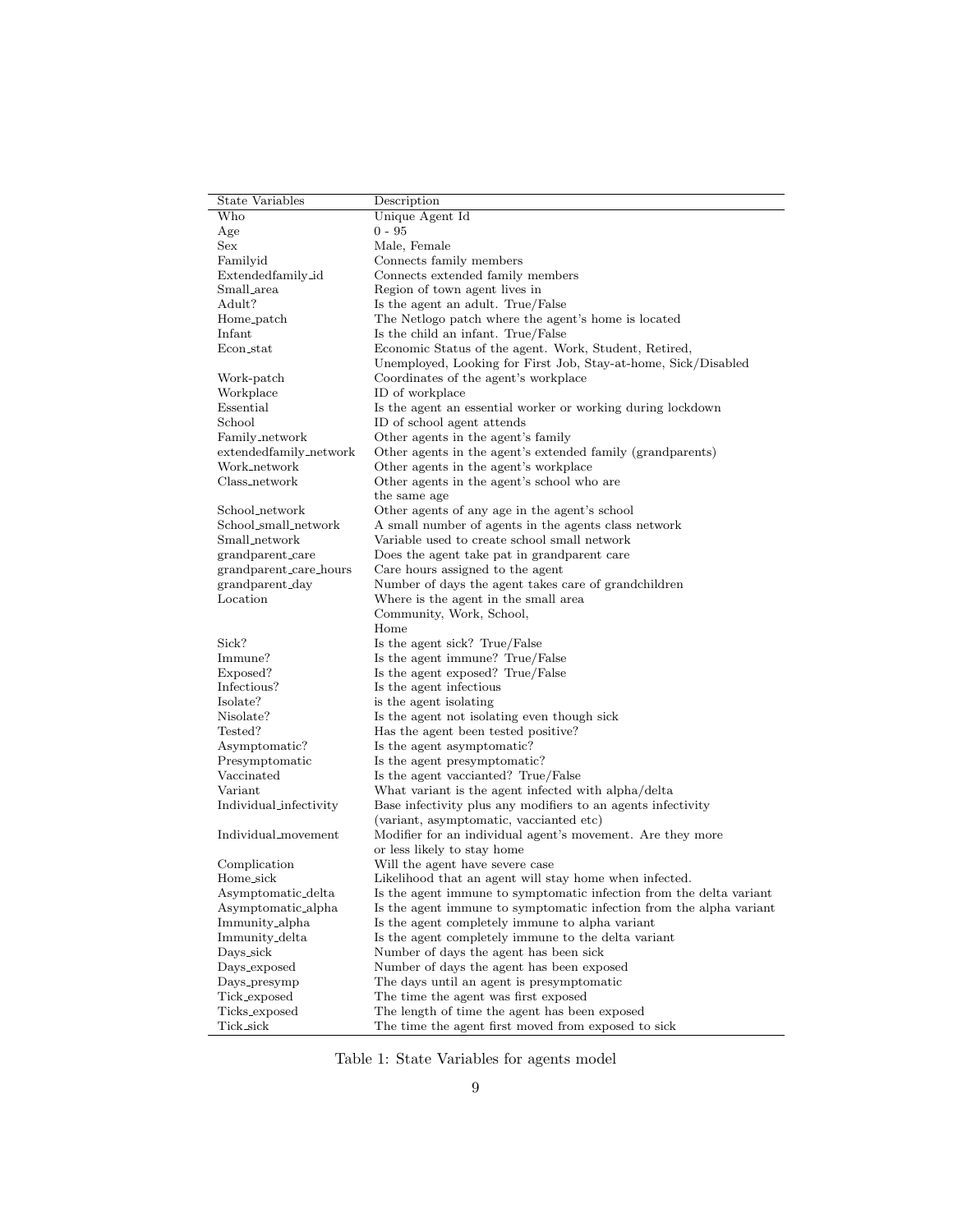| State Variables | Description                                                        |
|-----------------|--------------------------------------------------------------------|
| Where_sick      | Where was the agent infected?                                      |
|                 | Community, Work, School,                                           |
|                 | Home                                                               |
| Immunity        | The immunity the agent has to the disease. Values between 0 and 1  |
| Dest-patch      | The location the agent is moving towards                           |
| Patchon         | The patch that the agent is currently on                           |
| Num_contacts    | List of the number of contacts an agent had had each time step     |
| Avg_contacts    | The average number of contacts the agent has had                   |
| Contact?        | was the agent in contact with an infectious agent                  |
| Close_contact?  | Was the agent in contact with an infectious agent in their network |
| Infectedby      | Other agent who the agent was infected by                          |
| Numinfected     | Number of agents the agent infected                                |
| contactby       | What infectious agent came into contact with the agent             |
| close_contact   | Is the agent identified as a close contact                         |
| family_contact  | Is the agent identified as a family contact                        |
| isolate_length  | How long will the agent isoalte                                    |
| tick_notifed    | The time the agent is notifed they are a close contact             |

Table 2: State Variables for agents model continued

| State Variables | Description                                                                                   |
|-----------------|-----------------------------------------------------------------------------------------------|
| sm_area         | The small area ID for the Netlogo patch from the CSO data                                     |
| town_name       | Name of the town that the small area is part of                                               |
| county          | Name of the county                                                                            |
| primary_count   | Count of primary schools in the small area                                                    |
| secondary_count | Count of secondary schools in the small area                                                  |
| distances       | List of real world distances to other small areas                                             |
| otherpatches    | List of the small area IDs of the other patches                                               |
| moveprob        | The probability that the agents on the patches will                                           |
|                 | move to another patch based on the distance                                                   |
| other_ed        | List of other small areas in the town. List should only be included for one patch in the town |
|                 | All other patches in the town should have a value of 0.                                       |
| turtsed         | List of agents in the town                                                                    |

Table 3: State Variables for each Netlogo patch in the model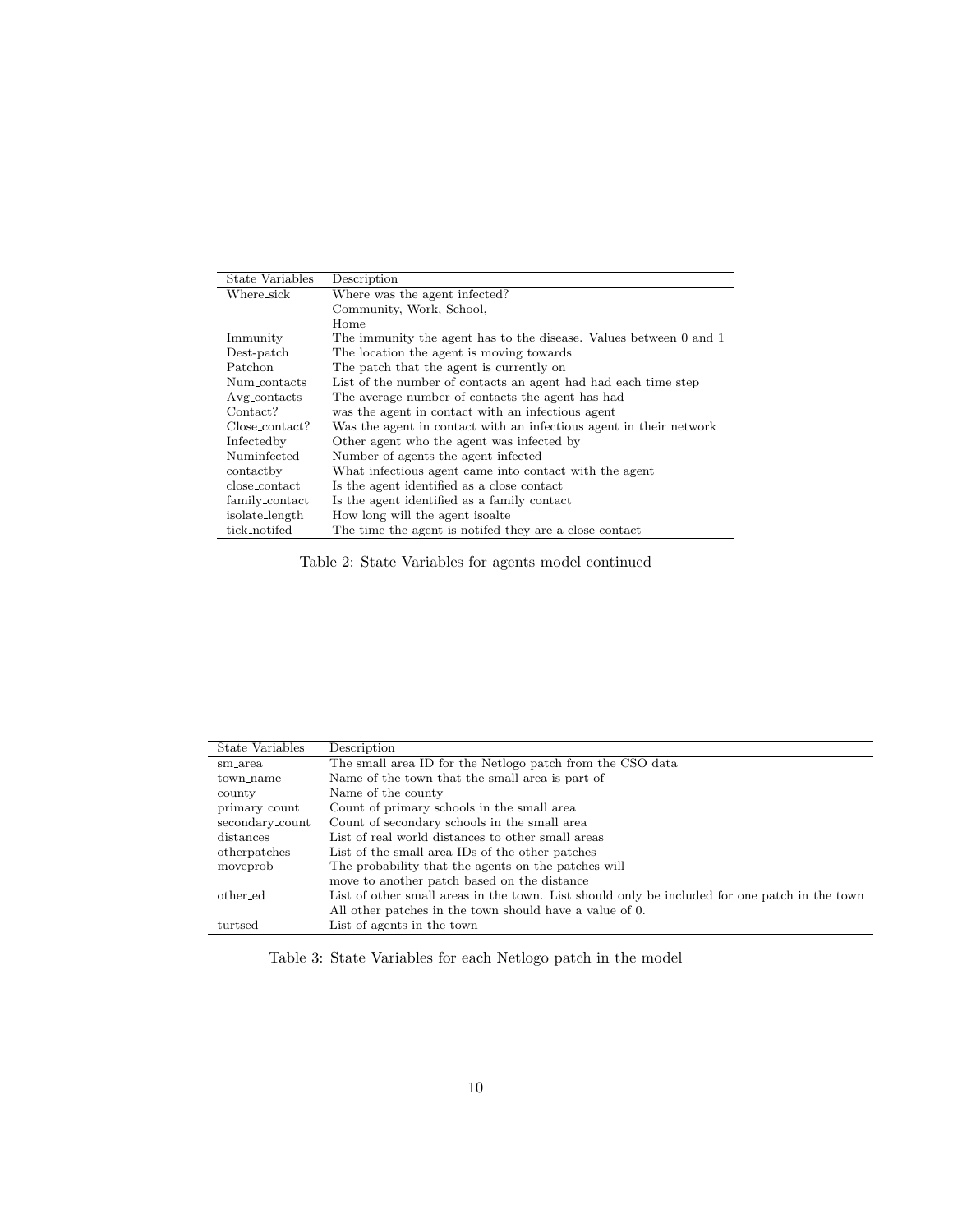| Global Parameters            | Description                                                           | Value or Range      | Citation                                |
|------------------------------|-----------------------------------------------------------------------|---------------------|-----------------------------------------|
| prop-newvariant              | Proportion of cases that are the new variant                          | 0.2                 | Range from 0 to 1                       |
| newvariant_infectiousness    | the infectiousness multiplier of the new variant                      | 1.6 (Delta variant) |                                         |
| infectivity                  | Baseline parameter to determine if an infectious agent                | 0.007               | Formula from (Thomas & Weber, 2001)     |
|                              | will pass on the virus on contact with a susceptible agent            |                     |                                         |
| $_{\rm R0}$                  | Parameter not directly in the model but used to determine infectivity | 3.73                | (More et al., $2020$ )                  |
| ssn                          | size of small school network                                          | $\overline{5}$      | Derived to match (Mossong et al., 2008) |
| start_week                   | week of the year the model starts in                                  | $1 - 52$            |                                         |
| class_cont                   | Baseline number that determines if a student comes into contact       | 0.002               | Derived to match (Mossong et al., 2008) |
|                              | with another student their age while in school                        |                     |                                         |
| school_cont                  | Baseline number that determines if a student comes into contact       | 0.001               | Derived to match (Mossong et al., 2008) |
|                              | with another student in their school while in school                  |                     |                                         |
| school_sn_cont               | Baseline number that determines if a student comes into contact       | 0.03                | Derived to match(Mossong et al., 2008)  |
|                              | with another student in their small school network while in school    |                     |                                         |
| work_cont                    | Baseline number that determines if an agent comes into contact        | 0.05                | Derived to match(Mossong et al., 2008)  |
|                              | with another agent in their work network while at work                |                     |                                         |
| community_cont               | Baseline number that determines if an agent comes into contact        | 0.003               | Derived to match(Mossong et al., 2008)  |
|                              | with another agent not in their network while in the community        |                     |                                         |
| community_work               | Baseline number that determines if an agent comes into contact        | 0.75                | Derived to match (Mossong et al., 2008) |
|                              | with another agent in their work or class network in the community    |                     |                                         |
| stay_at_home_rate            | how often an agent stays at home when not in the work or community    | 0.6                 | Derived to match (Mossong et al., 2008) |
| work_from_home_rate          | percent of working agents going to work and not working from home     | 0.2                 | (Redmond & McGuinness, April 2020)      |
|                              | if there is a lockdown                                                |                     |                                         |
| percent_asymptomatic         | percent of infected assumed to be asymptomatic                        | 0.5                 | Range from (Gleeson et al., 2021)       |
| percent_isolation            | percent of infected agents assumed to go immediately in to isolation  | 0.13                | Range from (Gleeson et al., 2021)       |
| percent_nisolation           | percent of infected agents who will not isolate                       | 0.12                | Range from (Gleeson et al., 2021)       |
| u13_communityclassmodifier   | modifier for community contacts between under 13 year old students    | 0.133               | Derived to match (Mossong et al., 2008) |
| u13_communitymodifier        | modifier for community contacts for those under 13                    | 0.037               | Derived to match (Mossong et al., 2008) |
| s1319_communityclassmodifier | modifier for community contacts between 13 and 18 year old students   | 0.04                | Derived to match (Mossong et al., 2008) |
| s1319_communitymodifier      | modifier for community contacts for those between 13 and 18           | 0.0185              | Derived to match (Mossong et al., 2008) |
| u13_ssnmodifier              | modifier for small school network contacts for under 13 year olds     | 6                   | Derived to match (Mossong et al., 2008) |
| u13_schoolmodifier           | modifier for school network contacts for under 13 year olds           | $\boldsymbol{2}$    | Derived to match (Mossong et al., 2008) |
| u13_classmodifier            | modifier for class network contacts for under 13 year olds            | $\,$ 5 $\,$         | Derived to match (Mossong et al., 2008) |
| asymp_reduction              | modifier for the reduction in infectivity for asymptomatic agents     | 0.25                | Range from (Gleeson et al., 2021)       |
| child_reduction              | modifier for the reduction in infectivity for children                | $0 - 1$             |                                         |
| isolate_reduction            | modifier for the reduction in infectivity for isolating agents        | 0.05                | Range from (Gleeson et al., 2021)       |
| exposed period               | Days that an agent is exposed but not yet showing symptoms            | 5.9                 | Range from (Gleeson et al., 2021)       |
| infectiousperiod             | Days that an agent is infectious and showing symptoms                 | 7                   | Range from (Gleeson et al., 2021)       |
| presymptomaticperiod         | Days an agent is infectious but presymptomatic                        | $\mathbf{1}$        | Range from (Gleeson et al., 2021)       |
| waittotest                   | Days between symptoms and a positive test                             | 5.15                | (More et al., $2020$ )                  |
| lockdown                     | Are there movement restrictions?                                      | TRUE/FALSE          |                                         |
| secondary_school_closed      | Are secondary schools closed?                                         | TRUE/FALSE          |                                         |
| primary_school_closed        | Are primary schools closed?                                           | TRUE/FALSE          |                                         |
| vaccinate?                   | Is vaccination included in the model                                  | TRUE/FALSE          |                                         |
| grandparents_care_count      | count of over 70s taking care of grandkids                            | 948                 | Percent from (TILDA, 2019)              |
| per_contacttrace             | percent or tested agents who are contact traced                       | $0 - 1$             |                                         |
| per_ct_tested                | percent of agents who are identified as contacts who isolate          | $0 - 1$             |                                         |

Table 4: Global parameters for the model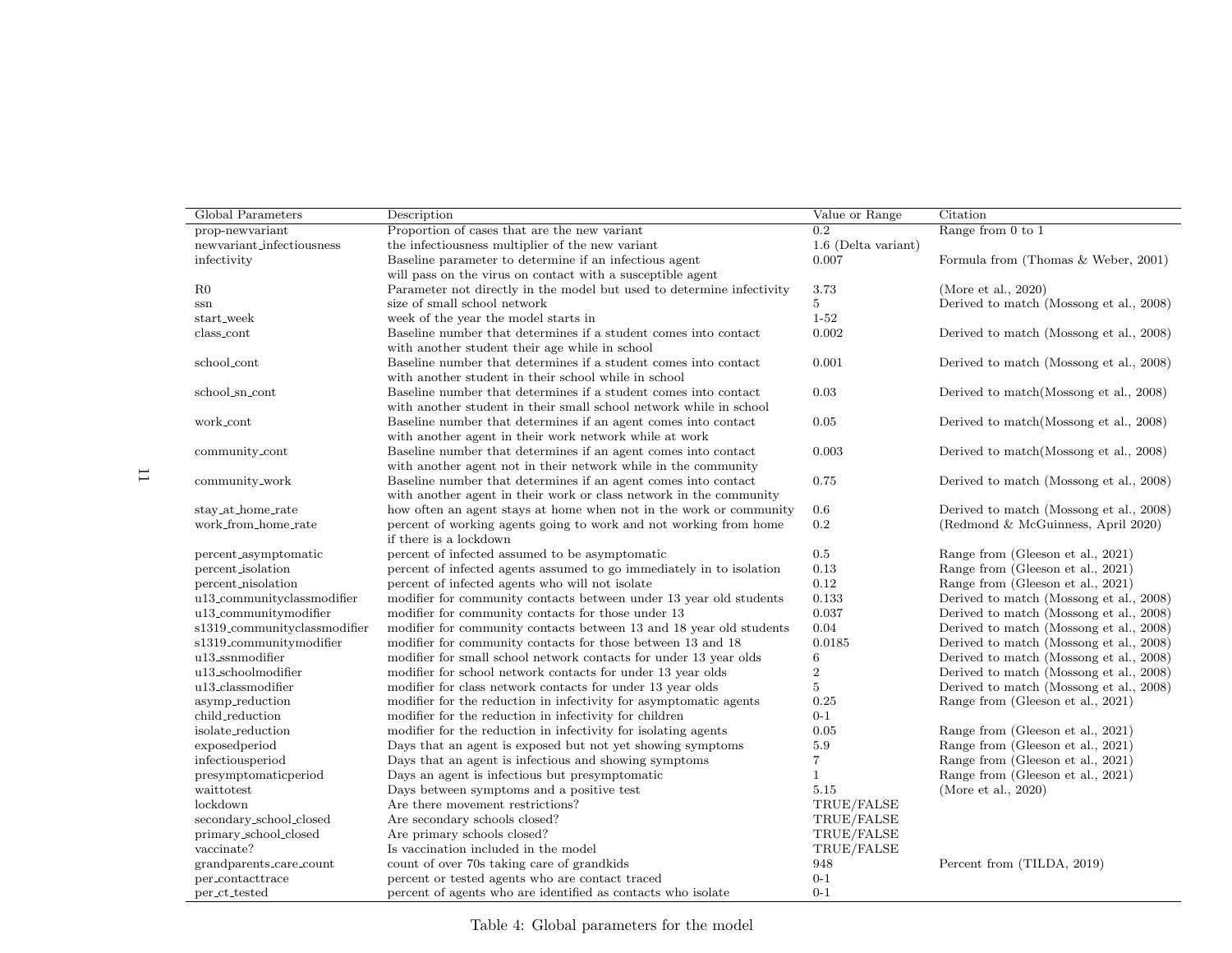Additionally there are a set of global variables that are essential to the running of the model but are defined by the model itself. For example, a variable students that records all agents who are students in the model, or week records the week of the year that is being simulated. Table 5 lists these variables.

| Global Variables | Description                                                            |
|------------------|------------------------------------------------------------------------|
| twns             | A list of towns in the region                                          |
| students         | A list of agents who are students                                      |
| workers          | A list of agents who are workers                                       |
| non-workers      | A list of adult agents who are not working (retired, unemployed etc.)  |
| stay-at-home     | A list of agents who are stay at home parents                          |
| infants          | A list of agents who are infants (under 1 year)                        |
| town_patches     | A set of patches or gridcells that represent the counties in the model |
| time             | time of the day in the simulation $(0-11)$                             |
| $\rm{day}$       | day of the week in the simulation $(1-7)$                              |
| week             | week in the year of the simulation $(1-52)$                            |

Table 5: Global parameters for the model

### 6.4 Setting Initial Conditions

The initial conditions of the model are set to make the start of the simulation as realistic as possible. Initial conditions need to be given for the following categories. The categories of agents are set to match those in the population SEIR model for Ireland (Gleeson et al., 2021).

- exposed agents
- presymptomatic agents
- infectious agents
- asymptomatic agents
- isolating agents
- tested agents
- not isolating agents
- recovered agents
- effectively vaccinated agents by age group
- percent of agents infected with new variant

These numbers should be scaled down using the scaling factor before being used as inputs in the model.

Based on the input of initial conditions, agents are assigned randomly to the infectious categories (infectious, asymptomatic, isolating, tested, and not isolating). If variants are being considered we then assign a given number based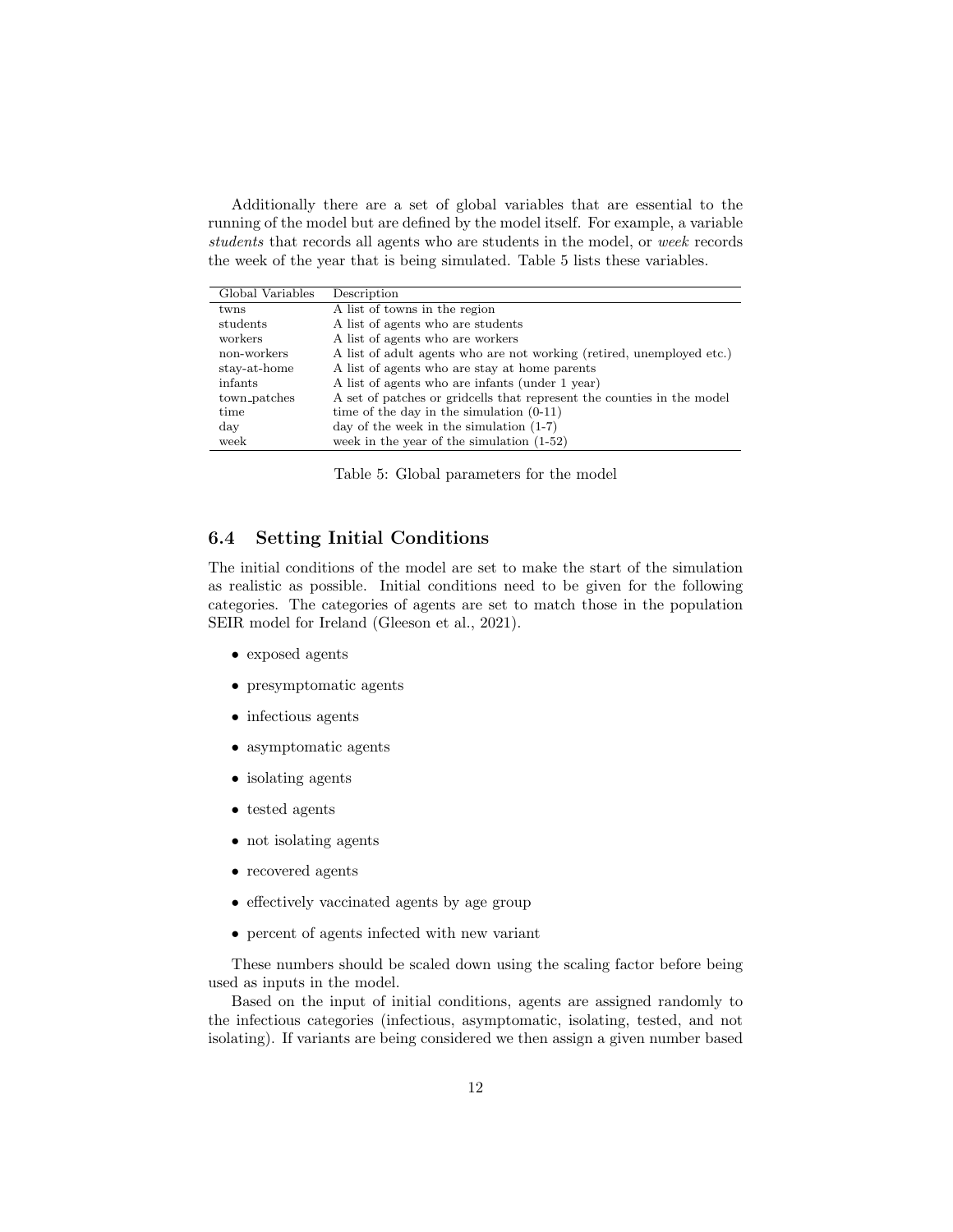off of the percent of agents infected with the new variant to be infected with that variant. We then half the number of exposed agents from the initial condition and randomly assign this number of agents who are not already infectious to exposed. Again we assign a given number of these exposed agents to be infected by a new variant based on the proportion of cases that should be the new variant. The other half of the exposed agents we assign to those in households of agents who were assigned infectious. The variant these exposed agents will be infected with is determined by the variant the infectious agent in their household has. This is to make a more realistic starting scenario as it is more likely that those who are infectious will expose someone in their own household than someone in the community. The number of agents who are randomly assigned to exposed, represents community transmission. Similarly, when assigning the recovered agents we first select for every sick agent one agent who is not already infectious or exposed and is in their network and then the remainder of the recovered we assign randomly to agents in the model.

Each agent has their own internal model that determines how long they are exposed before infectious and how long they are infectious. If the internal model begins on the day the model starts for the agents who are are assigned sick or exposed from the initial conditions this would be the equivalent to the agents all becoming exposed or infected on the first day which means they will all be simultaneously exposed for the entire exposed period and infectious for the entire infectious period which is not realistic and effects the momentum of the outbreak. To account for this we use an exponential distribution to initialize the number of days agents are infectious or exposed with a mean equal to the mean infectious or exposed days for the disease.

The initial conditions also account for the number of vaccinated agents with a certain number of agents in each age group becoming vaccinated. Based on vaccine effectiveness data the agents can be completely immune to the virus, immune to symptomatic infection (but still able to be asymptomatic) or immune to severe disease (but still able to be symptomatically infectious). The model can also be set up to take into account differences in vaccine effectiveness by variant with the agents having multiple parameters for immunity to variant 1 and variant 2.

# 7 Input Data

The model uses input data from a projected vaccination schedule to determine the number of agents who are vaccinated each day. Each day the number of agents who are expected to be vaccinated by age group is read into the model and the corresponding number of agents is assigned to be vaccinated. Additional information is included to assign a given number of those agents to fully immune, immune to symptomatic infection and immune to severe infection.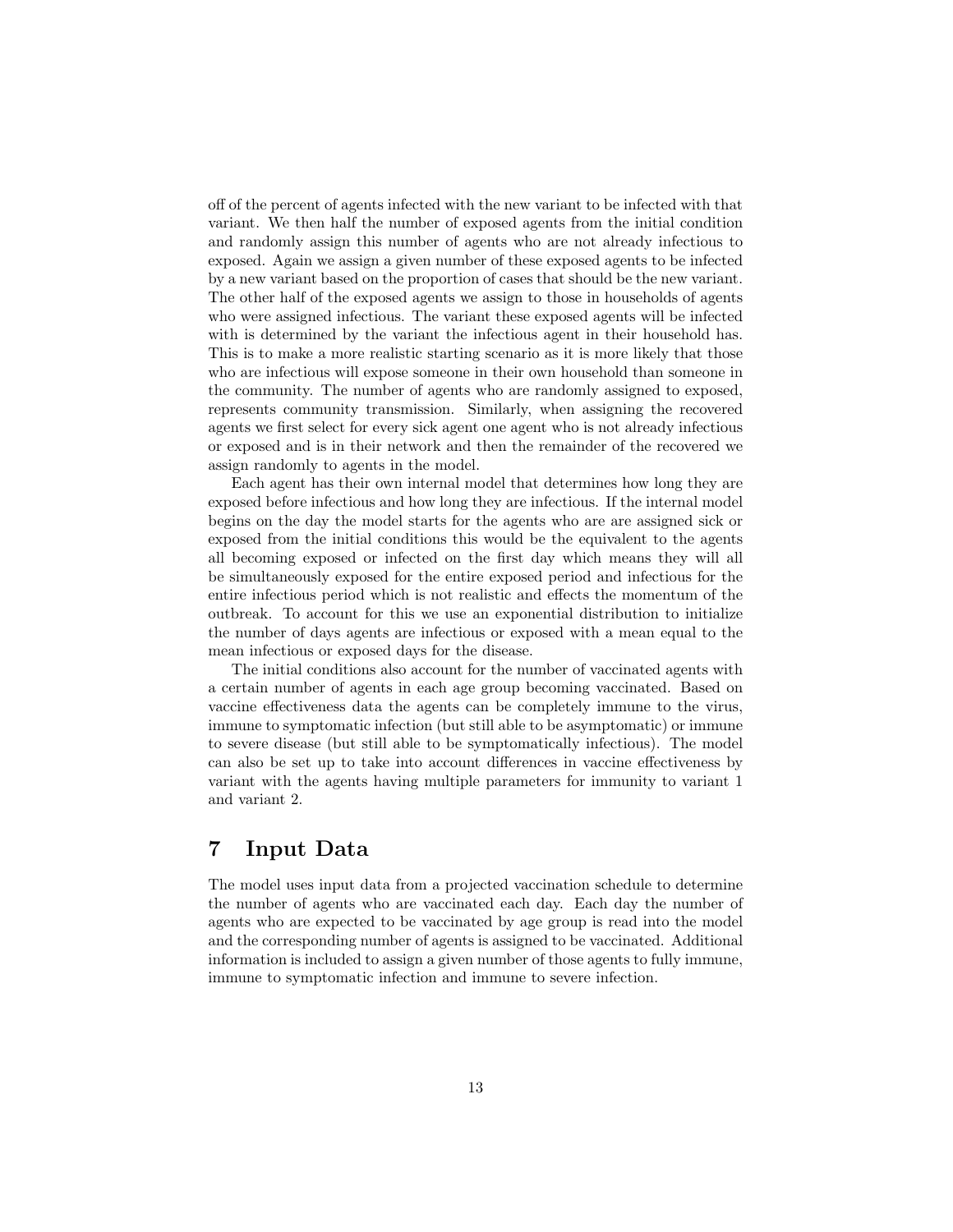# 8 Submodels

The following submodels are run to simulate the infectious disease outbreak. Some submodels are run every time step while others are run when certain conditions are met. For example, the clock submodel is run every time step while the choice between the Move or Lockdown move submodels is determined by the global parameter lockdown. If lockdown is true than the submodel Lockdown move will be called if it is false the submodel Move will be called.

- Clock: The clock submodel keeps track of the time, day and week of the model. The time is the determined as the modulus of ticks and 12. When the time goes back to 0 the day is increased by one. If the day is 8, the week is increased by one and the day goes back to 1.
- Vaccine Schedule: The vaccine schedule submodel reads in the input file describing the number of individuals who should be vaccinated per day and assigns vaccination status to agents accordingly. If vaccination is being considered in the model, every day in the model at the end of the day for each age group a certain number of agents defined by the input data will be vaccinated and immune to severe infection. These agents will set their individual movement parameter to 1 which means that they will not modify their movements. Then a number of agents who were vaccinated will be immune to symptomatic disease (they can still become infected but will be asymptomatic) and will set their asymptomatic variable to true. The number of agents that are in this category is determined by the vaccination input. Finally, a number of agents, determined from the vaccination input file, who are immune to asymptomatic disease will also be immune to all disease and will set their immunity to 1 so that they will can not be infected by other agents.

If variants are included, then agents will set an asymptomatic variable true for each variant and an immunity variable for each variant.

• Move: In the model agents move in one step between their current location and their desired destination. Some movements are predetermined by the model's rules others are determined using a gravity model. A gravity model is used to determine agents movements throughout the country. This is an alternative to the simple random movements used in earlier models. Random selection of the agents next destination is a naive model that was acceptable under the assumptions of a small town or city but when the area over which agents can travel increases to say a county this assumption of random movement does not hold as well. For example, in a small town moving to the other side of the town is much more likely than moving from one side of the county to the other. To account for this a gravity model is used to determine movements. Gravity models are a type of transportation model that is similar in formula to Newton's gravitation model. A traditional gravity model gives the interactions between two location pairs and determines those interactions based on the characteristics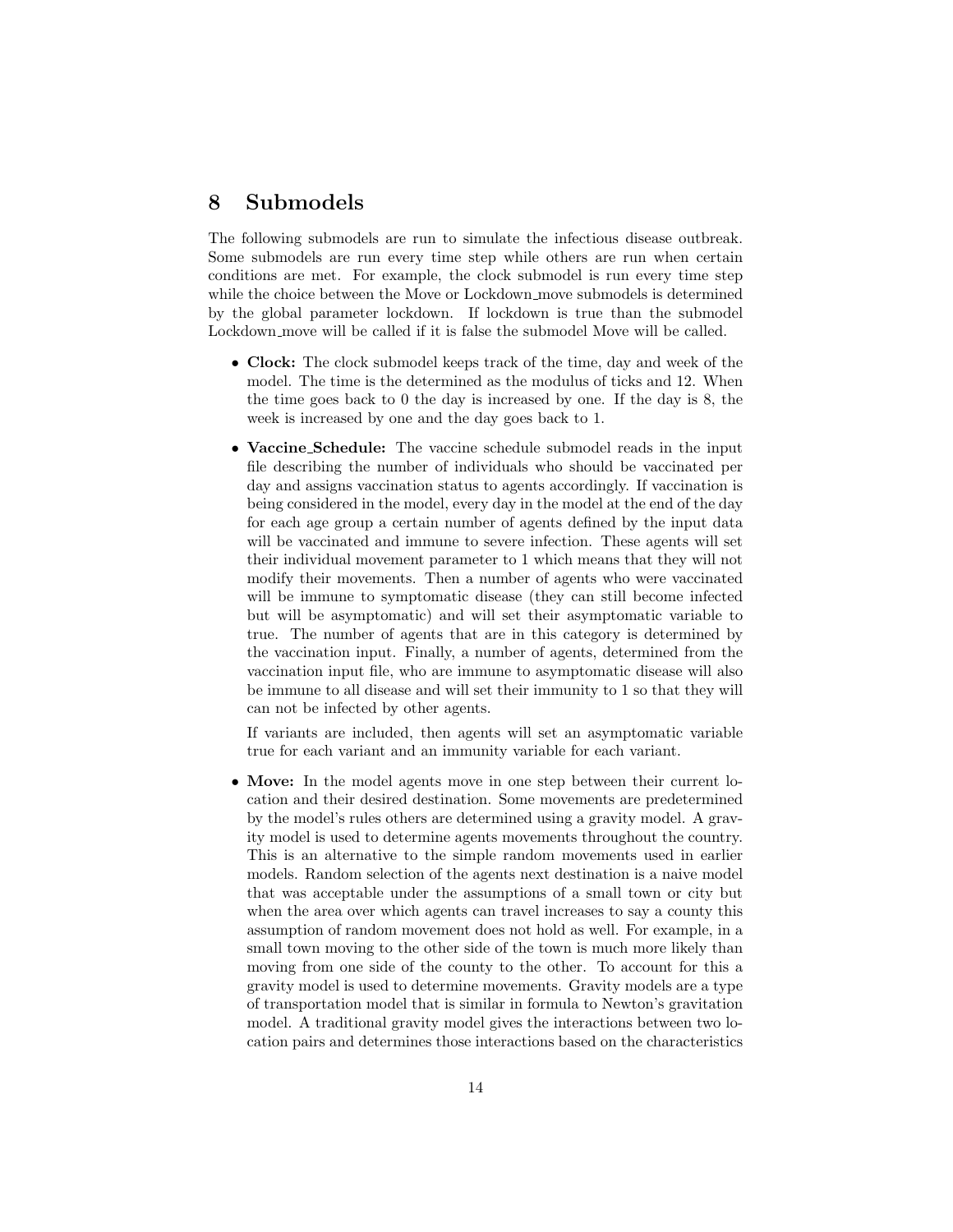of a location and the distance between locations (Rodrigue et al., 2006). In the model, agents move between home and school or work at certain predetermined times and will return home at predetermined times. On weekends, summers for students, and after school or work hours agents will move through the community and these movements are determined by the gravity model. The probability of an agent moving to another county is proportional to the population density of the county, a county with more agents is more attractive, and inversely proportional to the distance to the county from the agents current location, counties that are farther away are less attractive.

The set predetermined movements are as follows:

- Agents who are working leave their home on the fourth time step of the day, which would be equivalent to between 8am and 10am, arrive at work over one time step, spend 4 time steps (8 hours) at work and then return home.
- Students also leave on the fourth time step but only spend 3 time steps (6 hours) at school.
- Stay at home agents who have children in primary school travel with their children to school on the 4th time step and then return home during the same time step. Between the fourth and seventh time step (when students return home from school) stay at home agents move throughout the model: at each step if an agent is at home they have a  $50\%$  chance of staying at home. If not at home, an agent has a 50% chance of picking a new destination with the gravity model and moving there. At the 7th time step of the day the stay at home agents will go to their child's school and then travel home.
- Stay at home agents who do not have a child in primary school move throughout the model using the gravity model between the fourth time step and the seventh time step the same way stay at home parents move when they are not travelling with their children to school or home.
- Agents younger than 4 who are not assigned to a preschool move with their stay at home parent throughout the day.
- Agents who are unemployed, looking for their first job, retired or sick/ disabled move throughout the town with the gravity model between the 4th and 10th time steps of the day unless they are involved in grandparent care. If they are involved in grandparent care they will set their location to home for the number of ticks they are assigned to grandparent care.
- If an agent is infected with the disease simulated within a model then their behaviour is affected. Infected agents have a certain probability of staying home.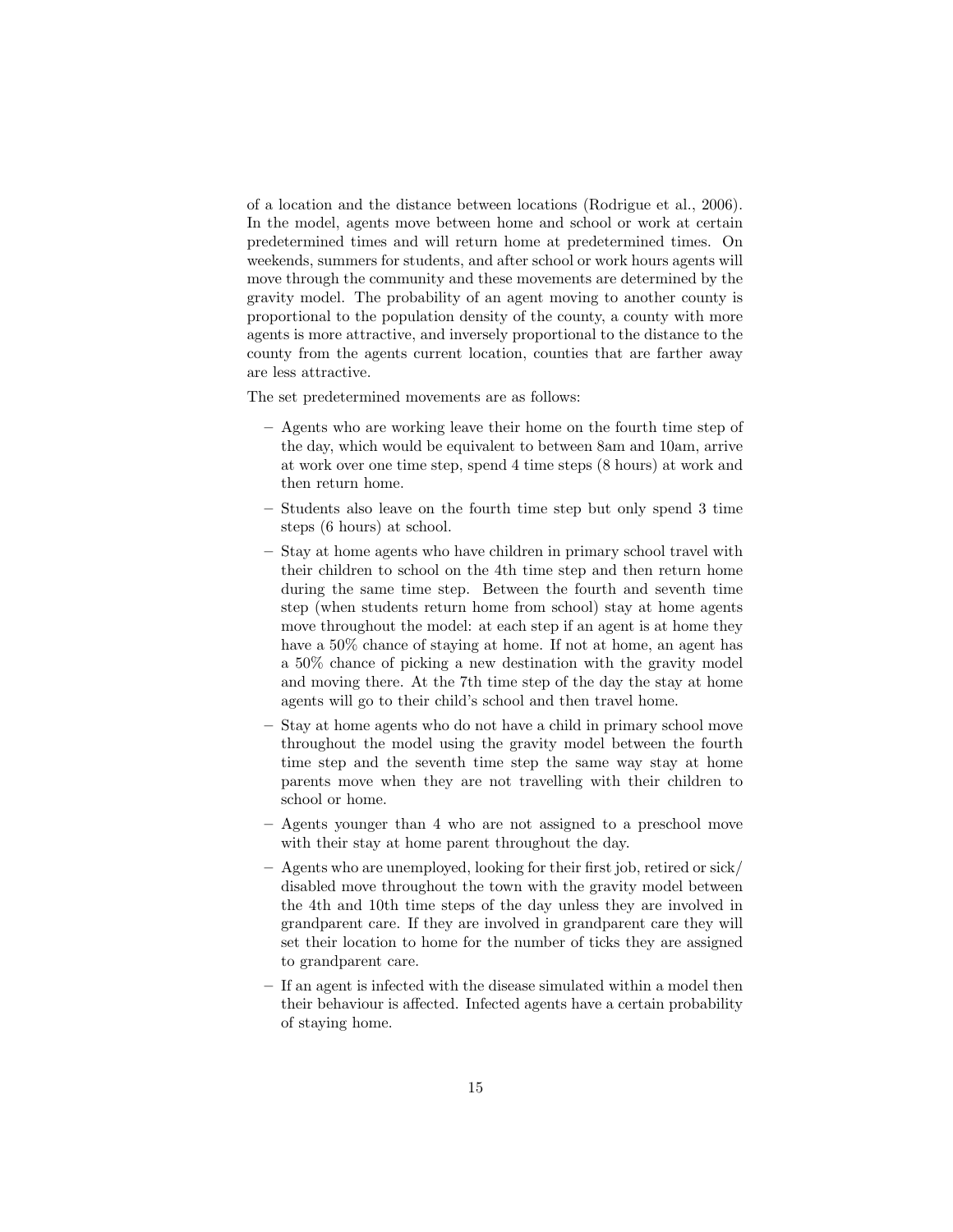- All agents will move throughout the town on the weekends using the gravity model.
- After each move agents will make note of which other agents they have come into contact with using their social networks.
	- ∗ If an agent is at home they will come into contact with all other agents in their family network who are also at home.
	- ∗ If an agent is at school they will come into contact with other agents also in school who are in their class network a given percentage of the time, and with other agents also in their school who are in their school network a given percentage of the time. (The user of the model sets the percentage chance of contact but the chance that an agent comes into contact with another agent in their class network should be higher than the chance they come into contact with a member of their school network)
	- ∗ If an agent is at work they will come into contact with other agents in their work network a given percent of the time.
	- ∗ If an agent is in the community they will come into contact with other agents in the same county who are also in the community a given percent of the time. This percent is determined by the social networks the agents are in. There can be a different chance for agents in the same family network, class network, school network, work network and agents who are not in each others social networks, this is set by the user.
- Lockdown\_move: A separate movement algorithm is created for situations where the movement of agents is restricted. The movements during lockdown are determined by a number of parameters: the percent of agents working, the stay at home rate, if primary schools are closed and if secondary schools are closed. All agents who are not working and all students whose schools are closed will stay in their own county. The stay at home rate will determine how often theses agents will leave their homes. If the stay at home rate is 0.1 they leave the house for 10% of the day. Agents do not change their behaviour between weekdays and weekends. Agents can have stay at home rate modifiers where their behaviours differ from the whole. For example, an unvaccinated agent might move around the community 75% less than a vaccinated agent.

If primary or secondary schools are open then the appropriate aged agents will attend school as they would in the *move* submodel. However, upon completion of school they will not spend time in the community but will return home. Weekends the student agents will behave as the other agents in the model spending time between home and the community.

Agents who are workers will either be classified as essential workers or workers working from home. Initially essential workers are assumed to be 20% of workers based off of (Redmond & McGuinness, April 2020) but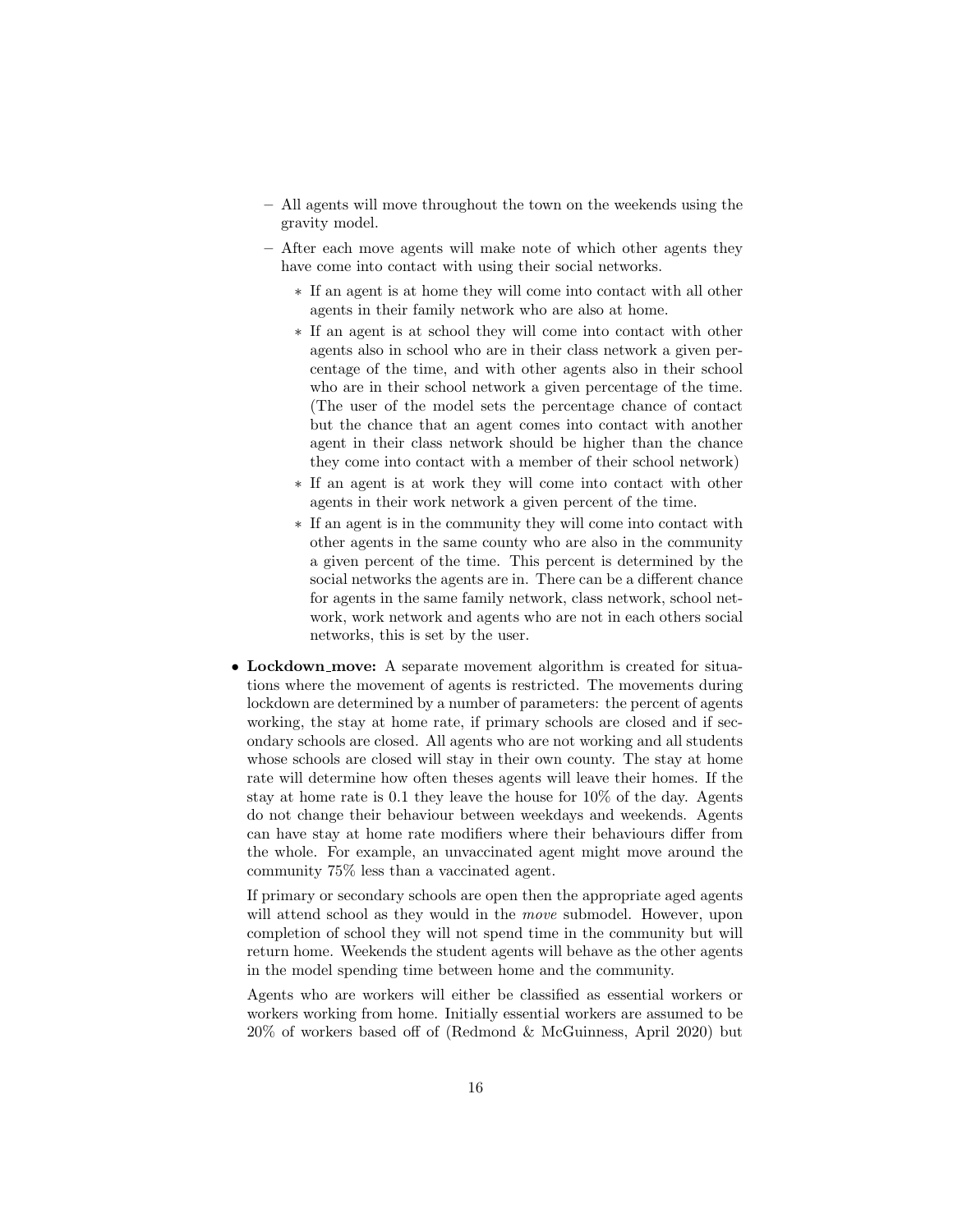based off of different levels of lockdown restrictions in the model the "essential workers" category can expand to include previously non-essential worker agents who are returning to work. Agents who are returning to work go to work as they would in the *move* submodel but will return home after work, and on weekends they behave the same as the other agents who have not returned to work.

• Infect: When an infected agent comes into contact with a susceptible agent, the infected agent will determine if they will infect the susceptible agent based on the infection rate, a variable chosen at the start of the simulation but that will be modified by a number of factors including, the infectious state of the agent (asymptomatic, isolating etc.), the variant the infectious agents is infected with and the vaccinated status of the susceptible agent. If infected with a more infectious variant, the infected agent will have a higher infection rate but if the agent is asymptomatic or isolating they will have a lower infection rate. If the susceptible agent is vaccinated they may either be completely immune, immune to symptomatic infection (in which case if infected they will only become asymptomatic) or immune to severe disease (which will not impact the infectivity of the agent). If the infected agent determines it will infect the susceptible agent, the susceptible agent will change their health status from susceptible to exposed, will be infected by the variant the infectious agent has and take on the corresponding infectivity, record the location of infection (home, work, school or community), and determine the number of days they will be exposed using a random-exponential distribution with a mean of 5.9 which corresponds to the length of time an individual is exposed but not yet showing symptoms. Agents will also determine the amount of time they are exposed before they become infectious but presymptomatic.

The contacts between agents that drive the infections are determined by the agent's location (home, school, work, or the community), and age. If an agent is at home they will come into contact with any other agents in their family who are also at home. If an agent is at work they will come into contact with other agents at work in their work network at a rate defined by the work contact global parameter. If an agent is at school they will come into contact with other agents at school in their school, class and small school networks. The rate of contact between agents in each school network are determined by the work contact school contact, class contact and school small network contact parameters as well as the school modifier parameters for agents under 13 at school. If an adult agent is in the community they will come into contact with agents in their work network who are also in the community at a rate determined by the community work parameter and other agents not in their networks at a rate determined by the community contact parameter. Students will come into contact with agents in their class network at a rate determined by the community work parameter and the community class modifier for their age group and will come into contact with agents in the community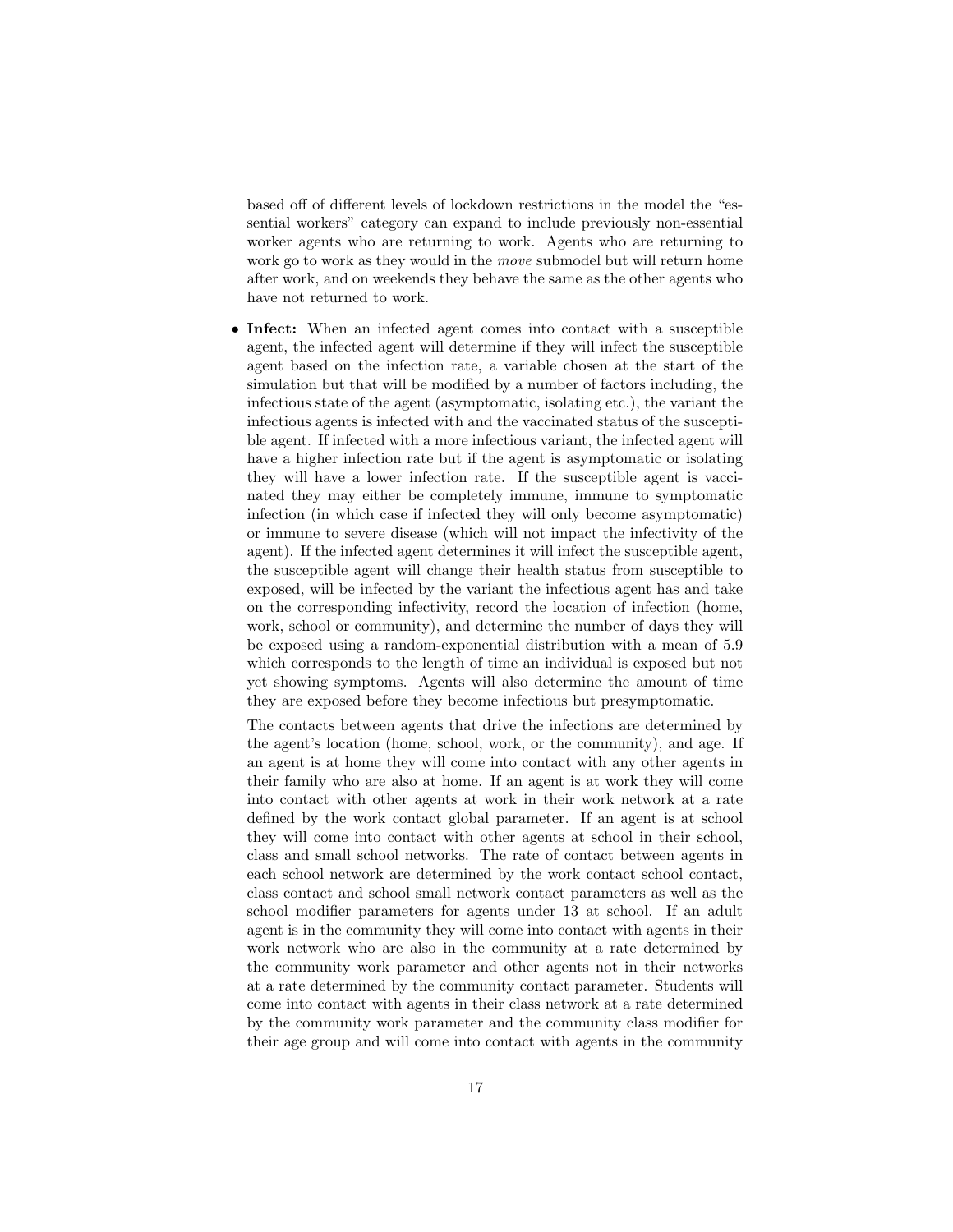not in their network at a rate determined by the community contact rate and their community age modifier. The contact rates and modifiers can be found in Table 4 and are all determined to match contact rates from the POLYMOD study by location (Mossong et al., 2008). Regardless of of a susceptible agent is infected when they come into contact with an infectious agent, the susceptible agent will record that they came into contact with the infectious agent. If they are infected the susceptible agent will record if they are a close contact based on if they are in the infectious agent's networks or not. The infectious agent will keep a list of all other agents they have come into contact with.

Agents who are exposed and who have been exposed for the length of time that they will be exposed without showing symptoms will change their health status from exposed to sick. They will determine the number of days that they will remain sick by drawing from a random exponential distribution with a mean equal to the infectious period defined in Table 4.

The agent will also determine if they are asymptomatic: one of the global parameters discussed in Section 6.3 will determine the percent of infected individuals that will be asymptomatic and the agents will use this as a probability. If a random draw from a probability distribution is less than the percent of infected who are asymptomatic than the agent will be asymptomatic. If they are not asymptomatic a given percent of agents will be isolating and another percent will be not isolating. If the agent is isolating their movements in the model will be restricted where they will not leave their home. If an agent is not isolating or asymptomatic another random draw from a probability distribution determines if they will be considered not isolating and will not adjust their behaviours. The percent of agents that are isolating and not isolating are found in Table 4.

• Recover: When the agent switches from exposed to infected the agent will use a probability distribution to determine the number of time steps before they are recovered/immune. If an infected agent has been infected for the length of their infectious period they will change their state from sick to immune and cannot become infected again and can no longer infect other agents.

If an sick agent has not reached the length of their infectious period they will determine if they have been tested for COVID-19. If the agent is not asymptomatic, isolating or not isolating the agent will draw from a random normal distribution with a mean of the global parameter defining the length of time to wait for a test and a standard deviation of one day. If the number drawn is less than or equal to the days that the agent has been sick in the model then they will set the tested flag to true and isolate for the remainder of their infectious period.If the agent tested the recover submodel will than call the contact trace submodel discussed in the next section.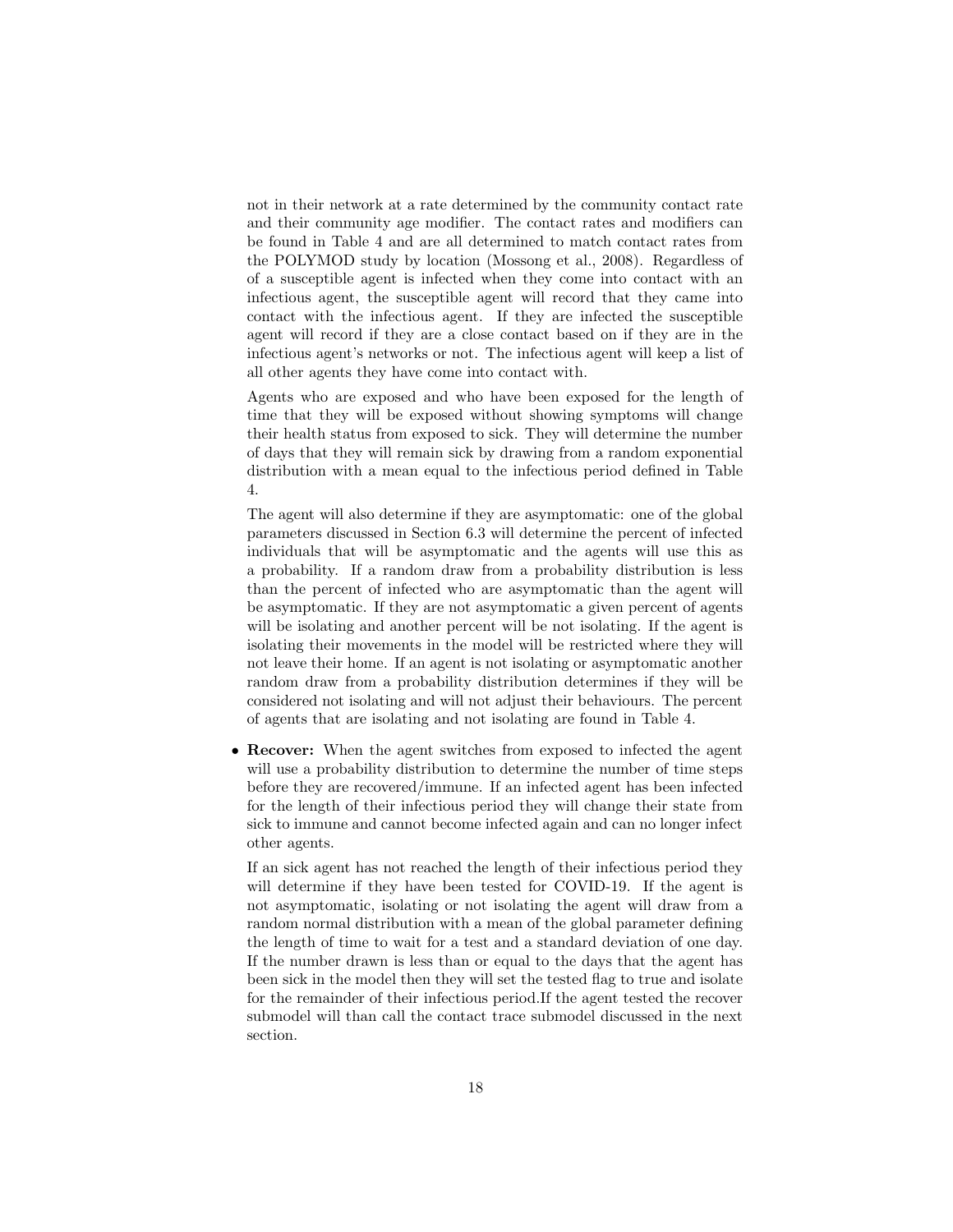#### • Contact\_trace:

For any agent that tests positive, the agent will go through the list of those agents they have contacted. If any of the contacts are in the infectious agent's family network they will ask those contacts to set a variable close contact to TRUE, a variable family contact to TRUE and the variable tick notified to the current value for ticks. If an any of the contacts are in the agent's extended family network they will ask those contacts to set a variable close contact to TRUE, a variable extendedfamily contact to TRUE and the variable tick notified to the current value for ticks. Agents who are students and test positive will ask any contacts who are in their school small network or class network to set a variable close contact to TRUE and the variable tick notified to the current value for ticks. Similarly, agents who are workers and test postive will ask any contacts in their work network to set a variable close contact to TRUE and the variable tick notified to the current value for ticks.

#### • isolate\_contacttrace:

The isolate contact trace submodel is where the close contacts of tested agents who were identified in the contact trace submodel are told to isolate. An agent with the variable ticks notified equal to current ticks and family contact equal to TRUE will isolate for 14 days if a random number generated between 0 and 1 is less than the percent chance that the agent who infected the agent will take part in contact tracing, this percent can be an input from the user. Any agents with variable ticks notified equal to current ticks and family contact equal to FALSE but close contact equal to TRUE will isolate for 14 days if a random number generated between 0 and 1 is less than the percent chance that the agent who infected the agent will take part in contact tracing multiplied by the percent chance that the agent will follow contact tracing guidelines, this percent can also be an input from the user.

If an agent is isolating due to being a close contact and they have not become sick after 14 days they will stop isolating.

- Update Global Variables: At the end of each time step, all global variables are updated. The counts and percent of susceptible, exposed, infected and recovered agents are all calculated. The average number of contacts across all agents in the model is calculated by taking the average of each agent's contacts.
- Find-R: A submodel to determine the estimated effective reproduction number in the model. The reproduction number of an infectious disease is the average number of secondary infections in a fully susceptible population. We calculate the effective reproduction number by having each infectious agent remember the number of agents they infected. We then average this number across all infected and immune agents to find the effective reproduction number.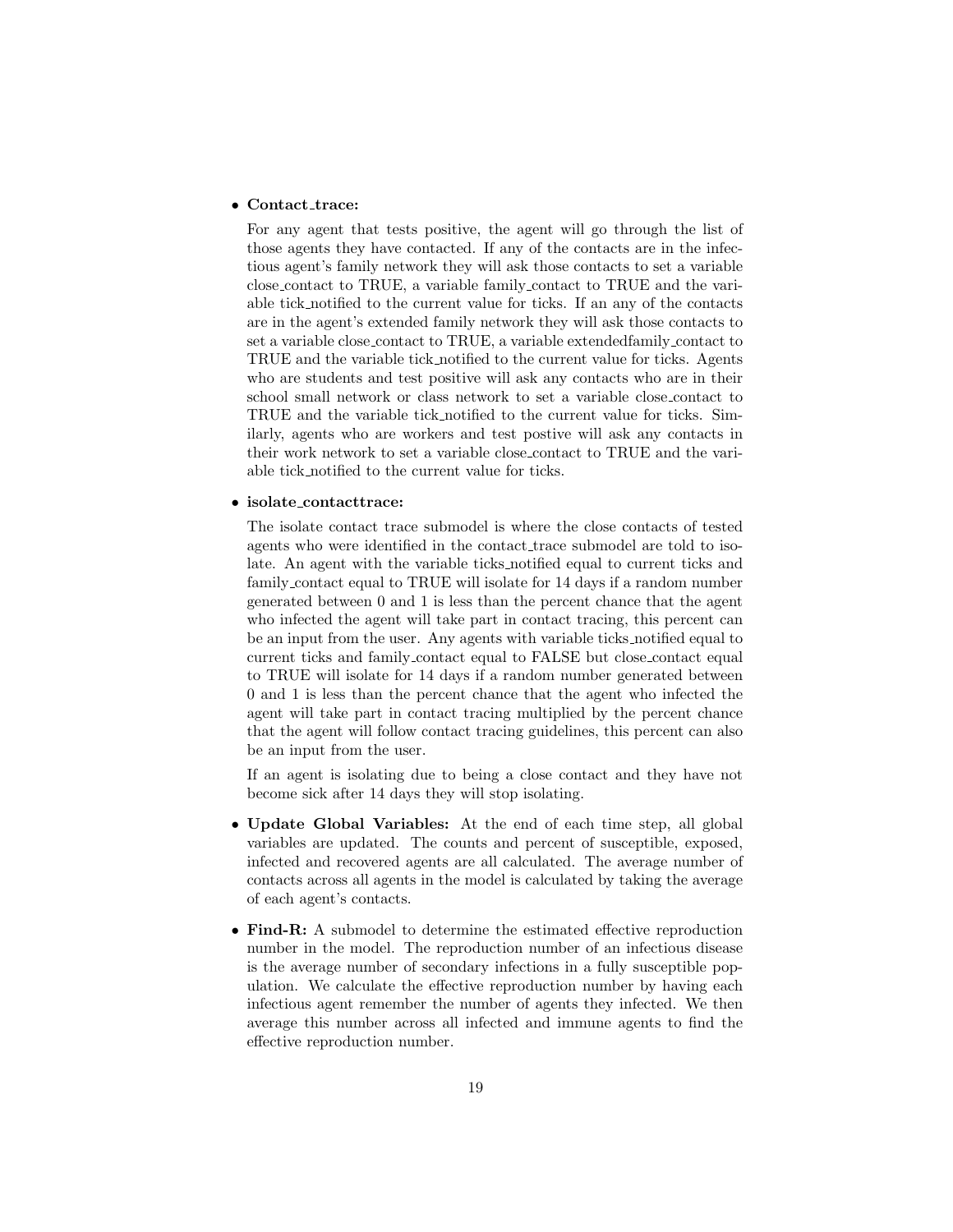## References

Gilbert, N. (2008). Agent-based models. London: Sage Publications, Inc.

- Gleeson, J. P., Murphy, T. B., O'Brien, J. D., Friel, N., Bargary, N., & O'Sullivan, D. J. P. (2021, June). Calibrating COVID-19 SEIR models with time-varying effective contact rates.  $arXiv:2106.04705$  [physics, q-bio]. Retrieved 2021-07-01, from http://arxiv.org/abs/2106.04705 (arXiv: 2106.04705)
- Grimm, V., Berger, U., Deangelis, D. L., Polhill, J. G., Giske, J., & Railsback, S. F. (2010). The odd protocol: A review and first update. Ecological Modelling. doi: 10.1016/j.ecolmodel.2010.08.019
- Hunter, E., Mac Namee, B., & Kelleher, J. (2018, 12). An open-datadriven agent-based model to simulate infectious disease outbreaks. PLOS ONE,  $13(12)$ , 1-35. Retrieved from https://doi.org/10.1371/journal .pone.0208775 doi: 10.1371/journal.pone.0208775
- Hunter, E., Mac Namee, B., & Kelleher, J. D. (2017). A taxonomy for agentbased models in human infectious disease epidemiology. Journal of Artificial Societies and Social Simulation,  $20(3)$ , 2. Retrieved from  $http://jass.soc$ .surrey.ac.uk/20/3/2.html doi: 10.18564/jasss.3414
- Hunter, E., Mac Namee, B., & Kelleher, J. D. (2020). A model for the spread of infectious diseases in a region. International Journal of Environmental Research and Public Health, 17 (9), 3119. Retrieved from https://doi.org/ 10.3390/ijerph17093119
- More, S. J., McAloon, C. G., Griffin, J. M., Casey, M., Barber, A., Lane, E., . . . Wall, P. G. (2020). Covid-19 epidemiological parameters summary document. department of health. Retrieved from https://researchrepository.ucd .ie/handle/10197/11639
- Mossong, J., Hens, N., Jit, M., Beutels, P., Auranen, K., Mikolajczyk, R., . . . Edmunds, W. J. (2008, 03). Social contacts and mixing patterns relevant to the spread of infectious diseases. PLOS Medicine,  $5(3)$ , 1-1. doi: 10.1371/ journal.pmed.0050074
- Redmond, P., & McGuinness, S. (April 2020). Essential employees during the covid-19 crisis. ESRI Survey and Statistical Report Series, 85 . Retrieved from https://doi.org/10.26504/sustat85.pdf
- Rodrigue, J.-P., Comtois, C., & Slack, B. (2006). The geography of transport systems. London: Routledge, Taylor and Francis Group.
- Thomas, J. C., & Weber, D. J. (2001). Epidemiologic methods for the study of infectious diseases. In (p. 61-62). Oxford University Press.